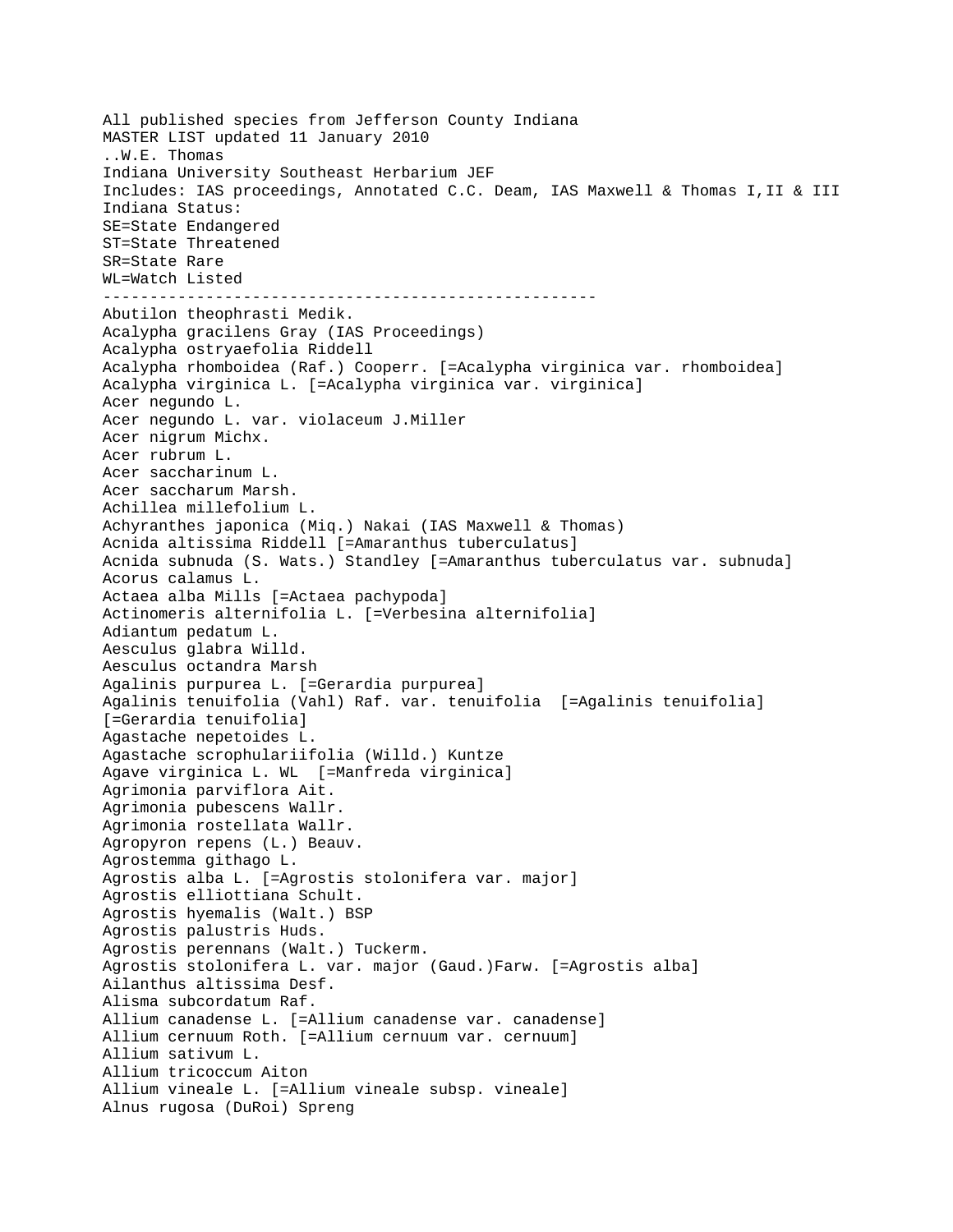Alopecurus carolinianus Walt. Amaranthus graecizans L. [=Amaranthus blitoides] Amaranthus hybridus L. Amaranthus retroflexus L. Amaranthus spinosus L. Amaranthus tuberculatus (Moq.) Sauer [=Acnida altissima] Amaranthus tuberculatus S. Wats. var. subnuda [=Acnida subnuda] Ambrosia artemisiifolia L. var. elatior Descourt. [=Ambrosia elatior] Ambrosia bidentata Michx. Ambrosia elatior L. [=Ambrosia artemisiifolia var. elatior] Ambrosia trifida L. [=Ambrosia trifida var. trifida] Amelanchier arborea Michx. var. X laevis Wieg. Amelanchier canadensis (L.) Medic. Amelanchier canadensis (L.) Medic. var. x laevis Amelanchier laevis Wieg. Ammannia coccinea Rottb. Amorpha fruticosa L. Ampelamus albidus (Nutt.) Britt. [=Cynanchum laeve] [=Gonolobus laevis] Ampelopsis cordata Michx. Amphicarpa bracteata (L.) Fern. Amphicarpa bracteata (L.) Fern. var. comosa (L.) Fern. Anagallis arvensis L. Andropogon elliottii Chapm. Andropogon furcatus Muhl. [=Andropogon gerardi] [=Andropogon gerardi var. gerardi] Andropogon gerardi Vitm. var. gerardi [=Andropogon gerardi] [=Andropogon furcatus] Andropogon virginicus L. Anemone quinquefolia Fern. var. interior Anemone virginiana L. Anemonella thalictroides Richards [=Thalictrum thalictroides] Antennaria fallax Greene [=Antennaria plantaginifolia var. ambigens] [=Antennaria parlinii subsp. fallax] [=Antennaria fallax var. calophyla] Antennaria fallax Greene var. calophyla (Greene) Fern. [=Antennaria plantaginifolia var. ambigens] [=Antennaria parlinii subsp. fallax] [=Antennaria fallax] Antennaria neglecta Greene [=Antennaria neglecta var. neglecta] Antennaria parlinii Fernald subsp. parlinii [=Antennaria plantaginifolia var. arnoglossa] Antennaria plantaginifolia (L.) Richards. [=Antennaria plantaginifolia var. plantaginifolia] Antennaria plantaginifolia (L.) Richards. var. ambigens [=Antennaria parlinii subsp. fallax] [=Antennaria fallax] [=Antennaria fallax var. calophyla] Antennaria plantaginifolia (L.) Richards. var. arnoglossa (Greene) Cronquist [=Antennaria parlinii subsp. parlinii] Anthemis cotula L. Apios americana Medik. Aplectrum hyemale (Muhl. ex Willd.) Torr. Apocynum cannabinum L. Apocynum cannabinum L. var. glaberrimum A. DC. Apocynum cannabinum L. var. pubescens (Mitchell) A. DC. Apocynum sibiricum Jacq. Aquilegia canadensis L. Arabis hirsuta (L.) Scop. var. adpressipilis (Hopkins) Rollins [=Arabis pycnocarpa var. adpressipilis] Arabis hirsuta (L.) Scop. var. pycnocarpa (Hopkins) Rollins [=Arabis pycnocarpa] Arabis laevigata Poir.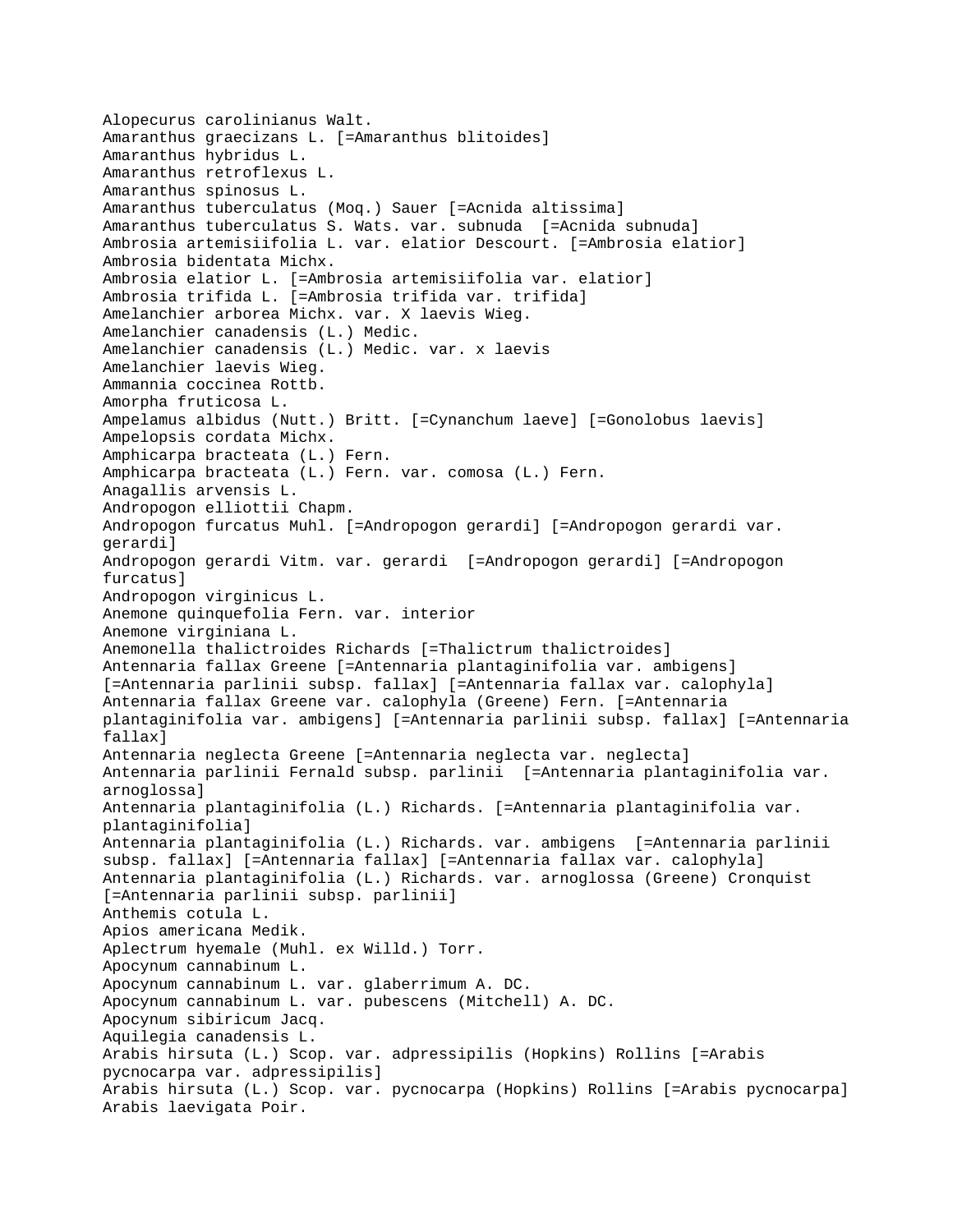Arabis pycnocarpa Hopkins [=Arabis hirsuta var. pycnocarpa] Arabis pycnocarpa Hopkins var. adpressipilis Hopkins [=Arabis hirsuta var. adpressipilis] Aralia racemosa L. Aralia spinosa L. Arctium minus (Hill) Bernh. Arenaria serpyllifoila L. Arisaema atrorubens (Ait.) Blume [=Arisaema triphyllum] [=Arisaema triphyllum subsp. triphyllum] Arisaema atrorubens (Ait.) Blume f. virde (IAS Proceedings) Arisaema atrorubens (Ait.) Blume f. zebrina (IAS Proceedings) Arisaema dracontium (L.) Schott Arisaema triphyllum (L.) Schott [=Arisaema triphyllum subsp. triphyllum] [=Arisaema atrorubens] Aristida dichotoma Michx. Aristida longespica Poir. var. longespica Aristida oligantha Michx. Aristida ramosissima Engelm. Aristolochia serpentaria L. Armoracia rusticana (Lam.) Gaertn. Aronia melanocarpa (Michx.) Ell. Arrhenatherum elatius (L.) Mert. & Koch. Artemisia annua L. Artemisia biennis Willd. Aruncus dioicus Walt. Arundinaria gigantea Walt. Asarum canadense L. [=Asarum canadense var. canadense] [=Asarum reflexum] [=Asarum canadense var. reflexum] Asarum canadense L. var. accuminatum Asarum canadense L. var. reflexum (Bickn.) B.L. Robins [=Asarum reflexum] [=Asarum canadense] [=Asarum canadense var. canadense] Asarum reflexum Bickn. [=Asarum canadense] [=Asarum canadense var. reflexum] [=Asarum canadense var. canadense] Asclepias incarnata L. Asclepias purpurascens L. Asclepias quadrifolia Jacq. Asclepias syriaca L. Asclepias tuberosa L. Ascyrum hypericoides L. var. multicaule (Michx.)Fern. Asimina triloba (L.) Dunal Asparagus officinalis L. Asplenium cryptolepis Fern. [=Asplenium ruta-muraria var. cryptolepis] Asplenium platyneuron (L.) Oakes ex D.C.Eaton Asplenium ruta-muraria L. ST Asplenium x ebenoides (R. R. Scott) Wherry Aster cordifolius L. [=Aster cordifolius var. cordifolius] Aster drummondii Lindl. [=Aster drummondii var. drummondii] Aster lateriflorus (L.) Britton Aster macrophyllus L. [=Aster macrophyllus var. macrophyllus] Aster missouriensis Britt. [=Aster ontarionis] Aster novae-angliae L. Aster oblongifolius Nutt. SR Aster ontarionis Wiegand [=Aster missouriensis] Aster paniculatus Lam. [=Aster lanceolatus subsp. lanceolatus var. lanceolatus] [=Aster simplex] Aster pilosus Willd. [=Aster pilosus var. pilosus] Aster prenanthoides Muhl. ex Willd.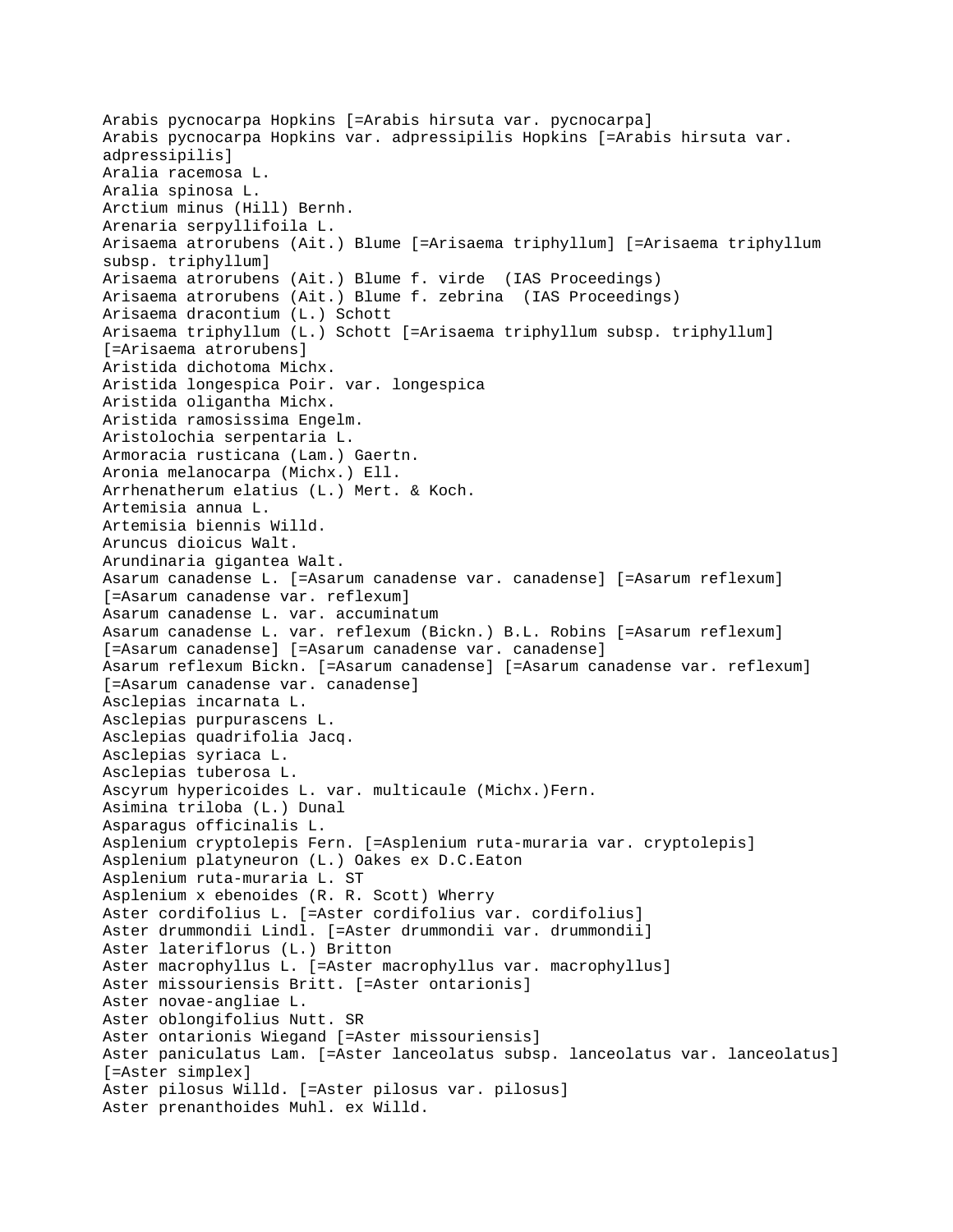```
Aster puniceus L. var. puniceus
Aster sagittifolius Willd. [=Aster cordifolius var. sagittifolius]
Aster sagittifolius Willd. var. drummondii (Lindl.) Shinners
Aster shortii Lindl.
Aster simplex Willd. var. ramosissimus (T. & G.) Cronq.
Aster umbellatus Mill.
Aster undulatus L. WL
Aster vimineus Wieg. [=Aster fragilis var. fragilis]
Astragalus canadensis L. [=Astragalus canadensis var. canadensis]
Athyrium angustum (Willd.) K. Presl [=Athyrium filix-femina var. rubellum]
Athyrium angustum (Willd.) Pres. var. rubellum (Gilbert) Butters
Athyrium asplenioides (Michx.) A.A.Eaton [=Athyrium filix-femina var. 
asplenioides]
Athyrium pycnocarpon (Spreng.) Tidestrom
Athyrium thelypteroides (Michx.) Desv.
Aureolaria flava (L.) Farw. var. flava [=Gerardia flava]
Aureolaria virginica (L.) Pennell [=Gerardia virginica]
Baptisia australis (L.) R. Br. ST [=Baptisia australis var. australis]
Baptisia leucantha T.& G. [=Baptisia alba var. macrophylla] [=Baptisia lactea]
Barbarea verna (Mill.) Asch.
Barbarea vulgaris R. Br.
Bartonia virginica (L.) BSP
Belamcanda chinensis (L.) DC.
Benzoin aestivale (L.) Nees. [=Lindera benzoin]
Betula nigra L.
Bidens bipinnata L.
Bidens cernua L.
Bidens comosa (Gray) Wieg. [=Bidens tripartita]
Bidens connata Muhl. ex Willd.
Bidens coronata (L.) Britton
Bidens frondosa L.
Bidens tripartita L. [=Bidens comosa]
Bidens vulgata Greene
Bignonia capreolata L.
Blephilia ciliata (L.) Benth.
Blephilia hirsuta (Pursh) Benth.
Boehmeria cylindrica (L.) Sw.
Botrychium dissectum Spreng. [=Botrychium dissectum var. dissectum] [=Botrychium 
dissectum var. obliquum]
Botrychium dissectum Spreng. var. obliquum Muhl. [=Botrychium dissectum] 
[=Botrychium dissectum var. dissectum]
Botrychium virginianum (L.) Sw.
Brachyelytrum erectum (Schreb.) Beauv.
Brasenia schreberi J.F.Gmel.
Brassica nigra (L.) Koch
Bromus commutatus Schrad.
Bromus inermis Leyss.
Bromus japonicus Thunb. ex Murr.
Bromus latiglumis (Shear) Hitch.
Bromus purgans L.
Bromus secalinus L.
Bromus tectorum L.
Bupleurum rotundifolium L.
Cacalia atriplicifola L. [=Arnoglossum atriplicifolia]
Cacalia muehlenbergii (Schultz-Bip.) Fern. [=Arnoglossum muhlenbergii]
Cacalia tuberosa Nutt. [=Arnoglossum plantagineum] [=Cacalia plantaginea]
Callitriche austinii Engelm. [=Callitriche terrestris] [=Callitriche deflexa]
```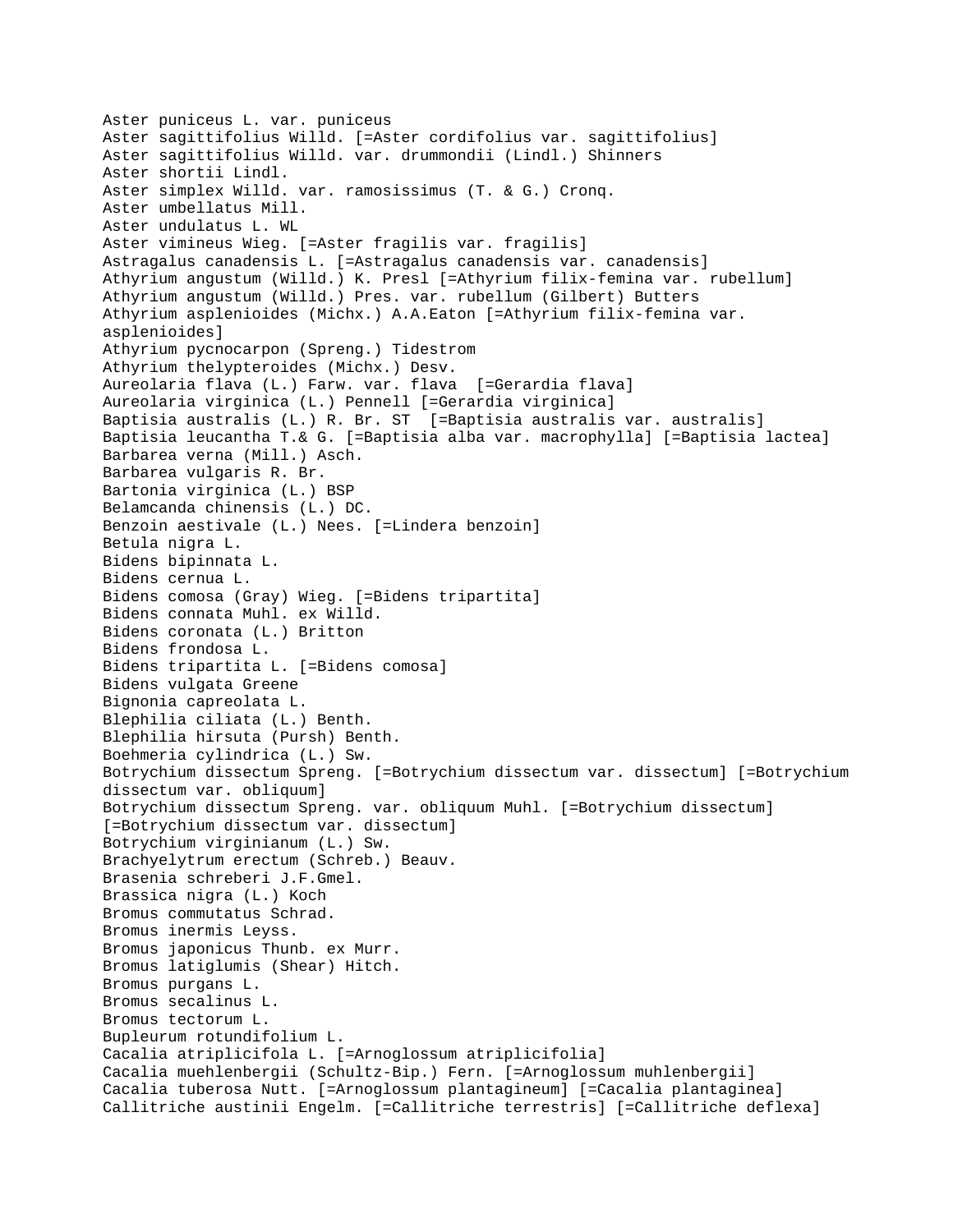Callitriche deflexa A. Br. [=Callitriche terrestris] [=Callitriche austinii] Callitriche heterophylla Pursh [=Callitriche heterophylla subsp. heterophylla] Calystegia sepium (L.) R. Br. [=Calystegia sepium subsp. sepium] [=Convolvulus sepium] Calystegia silvatica (Kit.) Griseb. subsp. fraterniflora (Mack. & Bush) Brummitt [=Convolvulus sepium var. fraterniflorus] [=Calystegia fraterniflora] Calystegia spithamea (L.) Pursh subsp. spithamea [=Convolvulus spithamaeus] Camassia scilloides (Raf.) Cory Campanula americana L. Campsis radicans L. Camptosorus rhizophyllus (L.) Link [=Asplenium rhizophyllum] Cannabis sativa L. [=Cannabis sativa subsp. sativa var. sativa] Capsella bursa-pastoris L. Cardamine bulbosa (Schreb. ex Muhl.) BSP Cardamine douglassii (Torr.) Britton Cardamine parviflora L. var. arenicola (Britton) O.E. Schulz Cardamine pensylvanica Muhl. ex Willd. Carduus nutans L. Carex albolutescens Schw. Carex albursina Sheldon Carex amphibola Steud. Carex annectens (Bickn.) Bickn. Carex arctitecta Mackenzie var. arctitecta Mackensie Carex bicknellii Britt. Carex blanda Dewey Carex bromoides Schk. Carex caroliniana Schwein Carex cephalophora Willd. Carex communis Bailey Carex complanata Torr. & Hook. Carex convoluta Mackensie Carex crinita Lam. Carex davisii Schwein. & Torr. Carex debilis Michx. var. debilis Carex digitalis Willd. Carex eburnea Boott. SR Carex emoryi Dewey Carex festucacea Willd. Carex frankii Kunth. Carex gracilescens Steud. Carex gracillima Schwein. Carex granularis Muhl. ex Willd. var. granularis Muhl. Carex grayii Corey Carex grisea Wahlenb. Carex hirsutella Mackensie Carex hirtifolia Mackensie Carex intumescens Rudge Carex jamesii Schwein. Carex lanuginosa Michx. Carex laxiflora Lam. var. laxiflora Carex leavenworthii Dewey Carex leptalea Wahl. var. harperi (Fern.) Stone Carex lupuliformis Sartw. SR Carex lupulina Muhl. Carex lurida Wahlenb. Carex muhlenbergii Schkuhr ex Willd. var. enervis Boott. Carex normalis Mackenzie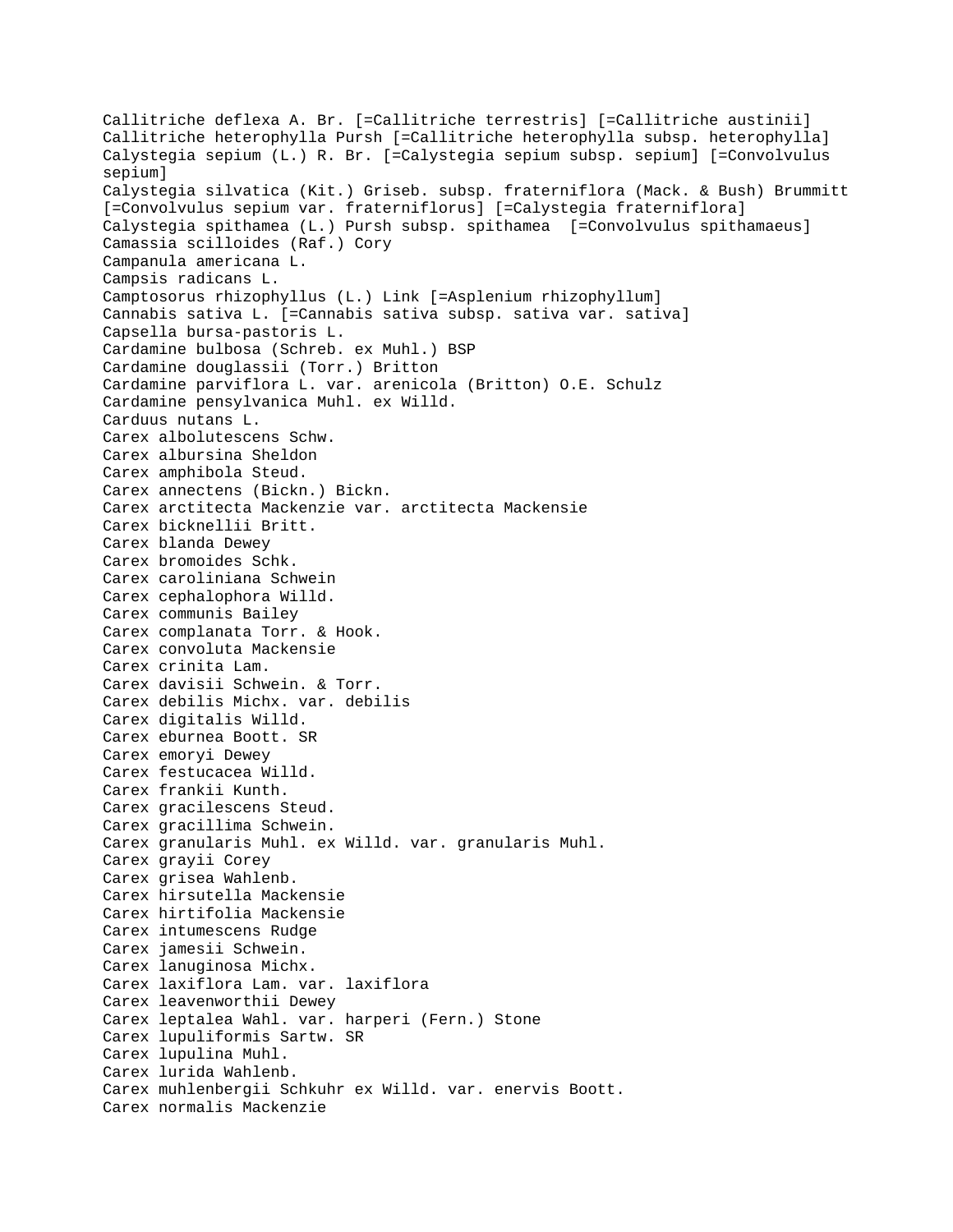Carex oligocarpa Willd. Carex pedunculata Muhl. SR Carex plantaginea Lam. Carex rosea Willd. Carex scoparia L. Carex seorsa Howe. SR Carex shortiana Dewey Carex sparganioides Willd. Carex squarrosa L. Carex stipata Muhl. ex Willd. [=Carex stipata var. stipata] Carex stipata Muhl. ex Willd. var. stipata [=Carex stipata] Carex straminea Willd. ST Carex swanii (Fern.) Mack. Carex tenera Dewey. Carex torta Boott. Carex tribuloides Wahl. Carex typhina Michx. Carex virescens Muhl. ex Willd. Carex vulpinoidea Michx Carpinus caroliniana Walt. var. virginiana (Marsh) Fern. Carya cordiformis Wang. Carya glabra (Mill.) Sweet Carya laciniosa Michx. Carya ovalis (Wang.) Sarg. Carya ovata Wang. Carya tomentosa (Poir.) Nutt. Cassia hebecarpa Fern. [=Senna hebecarpa] Cassia marilandica L. [=Senna marilandica] Cassia nictitans L. WL [=Chamaecrista nictitans] Castanea dentata Marsh Catalpa bignonioides Walt. Caulophyllum thalictroides (L.) Michx. Ceanothus americanus L. Celastrus scandens L. Celtis occidentalis L. var. canina (Raf.) Sarg. Celtis occidentalis L. var. crassifolia (Lam.) Gray Celtis occidentalis L. var. pumila (Pursh) Gray [=Celtis pumila] Celtis pumila (Muhl.) Pursh [=Celtis occidentalis var. pumila] Centaurea maculosa Lam. (IAS Proceedings) [=Centaurea stoebe subsp. micranthos] Centunculus minimus L. [=Anagallis minima] Cephalanthus occidentalis L. Cephalanthus occidentalis L. var. pubescens Raf. Cerastium glomeratum Thuill. [=Cerastium viscosum] Cerastium nutans Raf. Cerastium viscosum L. [=Cerastium glomeratum] Cerastium vulgatum L. var. hirsutum f. glandulosum (Boenn.) Cerastium vulgatum L. var. hirsutum Fries Cercis canadensis L. Chaenorrhinum minus (L.) Lange [=Linaria minor] Chaerophyllum procumbens (L.) Crantz [=Chaerophyllum procumbens var. procumbens] Chamaelirium luteum (L.) A. Gray SE Chelone glabra L. Chenopodium ambrosioides L. var. anthelminticum (L.) Gray Chenopodium botrys L. Chenopodium bushianum Aellen [=Chenopodium album] Chenopodium capitatum (L.) Asch. Chenopodium urbicum L.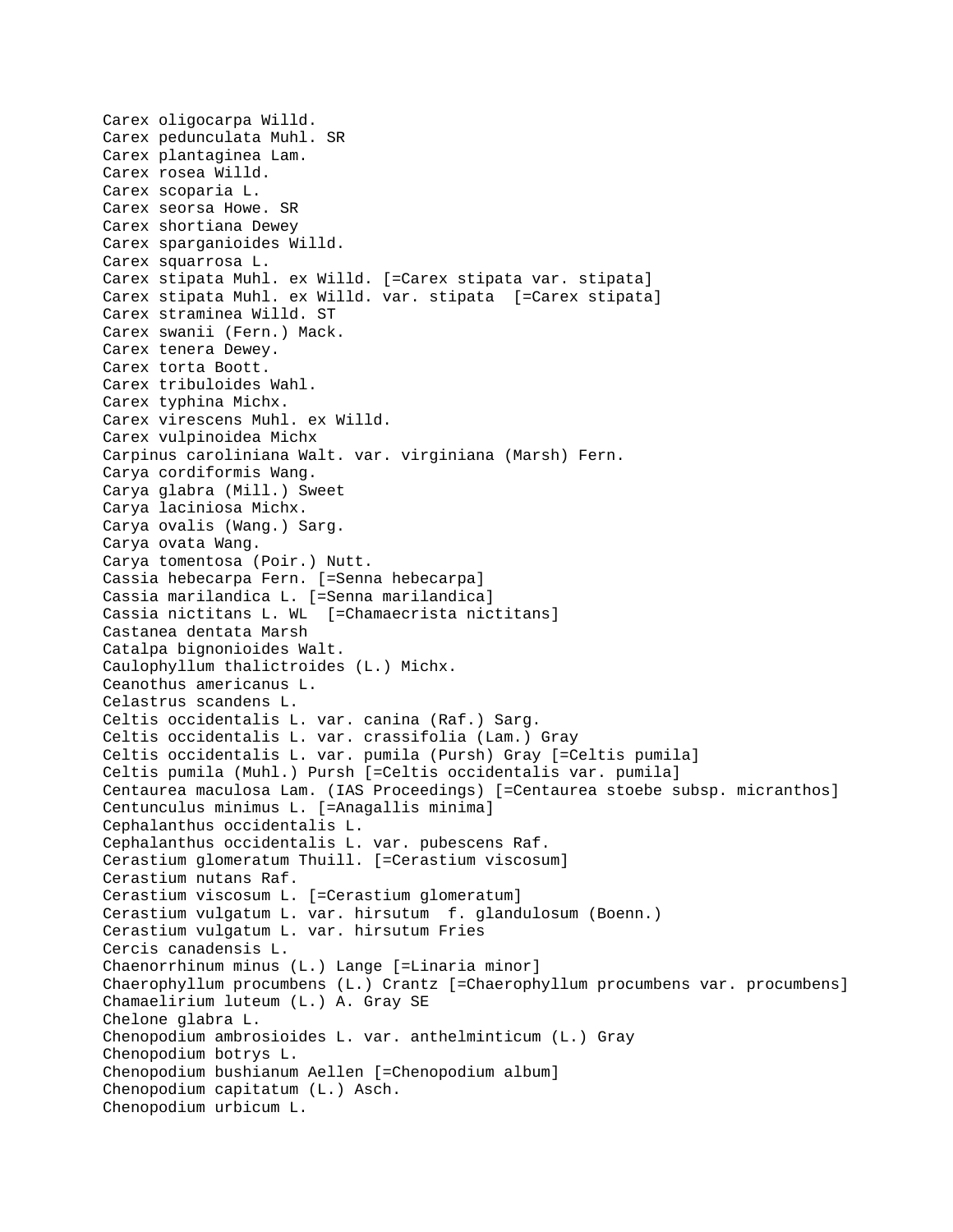Chimaphila maculata (L.) Pursh WL Chrysanthemum leucanthemum L. [=Leucanthemum vulgare var. pinnatifidum] Chrysanthemum leucanthemum L. var. pinnatifidum Lecoq. & LA Cichorium intybus L. Cicuta maculata L. [=Cicuta maculata var. maculata] Cimicifuga racemosa (L.) Nutt. WL Cinna arundinacea L. Circaea latifolia Hill [=Circaea lutetiana subsp. canadensis] [=Circaea quadrisulcata] Circaea quadrisulcata Maxim. [=Circaea lutetiana subsp. canadensis] [=Circaea latifolia] Cirsium altissimum (L.) Spreng. Cirsium discolor (Muhl. ex Willd.) Spreng. Cirsium vulgare (Savi.) Ten. Claytonia virginica L. Clematis viorna L. Clematis virginiana L. Clinopodium vulgare L. SE (IAS Maxwell & Thomas) Cocculus carolinus (L.) DC. Collinsia verna Nutt. Collinsonia canadensis L. Comandra umbellata (L.) Nutt. Commelina communis L. [=Commelina communis var. communis] Commelina diffusa Burm. f. var. diffusa Conium maculatum L. Conopholis americana (L.) Wallr. f. Convolvulus arvensis L. Convolvulus japonicus [=Calystegia pellita] Convolvulus sepium L. [=Calystegia sepium subsp. sepium] [=Calystegia sepium] Convolvulus sepium L. var. fraterniflorus L. [=Calystegia silvatica subsp. fraterniflora] [=Calystegia fraterniflora] Convolvulus spithamaeus L. [=Calystegia spithamea subsp. spithamea] Conyza canadensis (L.) Cronquist var. canadensis [=Conyza canadensis] [=Erigeron canadensis] Conyza ramosissima Cronquist [=Erigeron divaricatus] Corallorhiza odontorhiza (Willd.) Nutt. Corallorhiza wisteriana Conrad Coreopsis tripteris L. Coreopsis tripteris L. var. deamii Standl. Cornus alternifolia L. f. Cornus amomum P. Mill. subsp. amomum Mill. SE Cornus asperifolia Michx. Cornus florida L. Cornus obliqua Raf. Cornus purpusi Koehne. Cornus racemosa Lam. Corydalis flavula (Raf.) DC. Corylus americana Walt. Crataegus crus-galli L. [=Crataegus regalis] Crataegus mollis (T. & G.) Scheele Crataegus pruinosa (Wendl.) K. Koch Crataegus punctata Jacq. Crataegus regalis Beadle [=Crataegus crus-galli] Crepis pulchra L. Crotalaria sagittalis L. Croton glandulosus L. var. septentrionalis Muell. Arg. Croton monanthogynus Michx.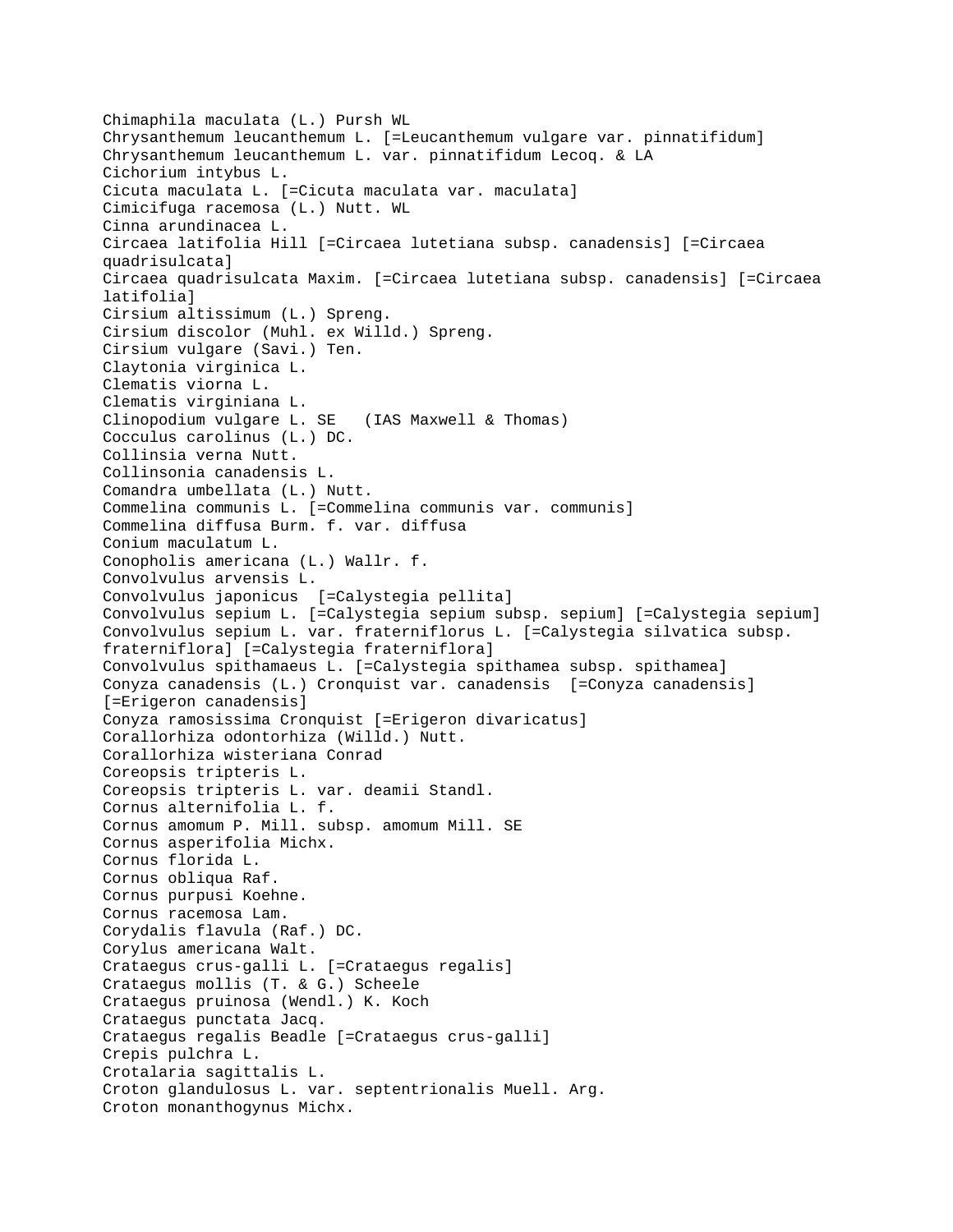```
Cryptotaenia canadensis (L.) DC.
Cuphea petiolata L. [=Cuphea viscosissima]
Cuphea viscosissima Jacq. [=Cuphea petiolata]
Cuscuta cephalanthi Engelm.
Cuscuta gronovii Willd. [=Cuscuta gronovii var. gronovii]
Cuscuta pentagona Engelm.
Cuscuta polygonorum Engelm.
Cynoglossum officinale L.
Cynoglossum virginianum L.
Cyperus diandrus Torr.
Cyperus erythrorhizos Muhl.
Cyperus esculentus L.
Cyperus ferruginescens L.
Cyperus flavescens L.
Cyperus inflexus Muhl.
Cyperus ovularis Michx.
Cyperus pseudovegetus Steud. SR 
Cyperus rivularis Kunth.
Cyperus strigosus L.
Cyperus tenuifolius (Steud.) Dandy [=Kyllinga pumila]
Cystopteris bulbifera (L.) Bernh.
Cystopteris fragilis (L.) Bernh. [=Cystopteris fragilis var. fragilis]
Cystopteris tennesseensis Shaver (IAS Proceedings)
Dactylis glomerata L.
Danthonia spicata (L.) Beauv.
Dasistoma macrophylla (Nutt.) Raf. [=Seymeria macrophylla]
Datura stramonium L.
Daucus carota L.
Delphinium ajacis L. [=Consolida ajacis]
Delphinium tricorne Michx.
Dentaria diphylla Michx. [=Cardamine diphylla]
Dentaria heterophylla Nutt. [=Cardamine angustata]
Dentaria laciniata Muhl. [=Cardamine concatenata]
Dentaria multifida Muhl. SE [=Cardamine dissecta]
Desmanthus illinoensis (Michx.) MacMill. ex B.L. Rob.
Desmodium acuminatum (Michx.) D.C. [=Desmodium glutinosum]
Desmodium canescens (L.) DC.
Desmodium dillenii Darl. [=Desmodium perplexum]
Desmodium glutinosum (Muhl. ex Willd.) Schindl. [=Desmodium acuminatum]
Desmodium nudiflorum (L.) DC.
Desmodium paniculatum (L.) DC.
Desmodium pauciflorum (Nutt.) DC.
Desmodium perplexum B.G. Schub. [=Desmodium dillenii]
Desmodium rotundifolium DC.
Dianthera americana Beauv. [=Justicia americana]
Dianthus armeria L.
Diarrhena americana Beauv. [=Diarrhena americana var. americana]
Dicentra canadensis (Goldie.) Walp.
Dicentra cucullaria (L.) Bernh.
Digitaria ischaemum Muhl.
Digitaria sanguinalis L.
Diodia teres Walt. [=Diodia teres var. teres]
Diodia virginiana L. [IAS Thomas & Maxwell 2009]
Dioscorea glauca Muhl. [=Dioscorea quaternata var. glauca]
Dioscorea quaternata (Walt.) J.F. Gmel.
Dioscorea quaternata (Walt.) J.F. Gmel. var. glauca Muhl. [=Dioscorea glauca]
Dioscorea villosa L.
```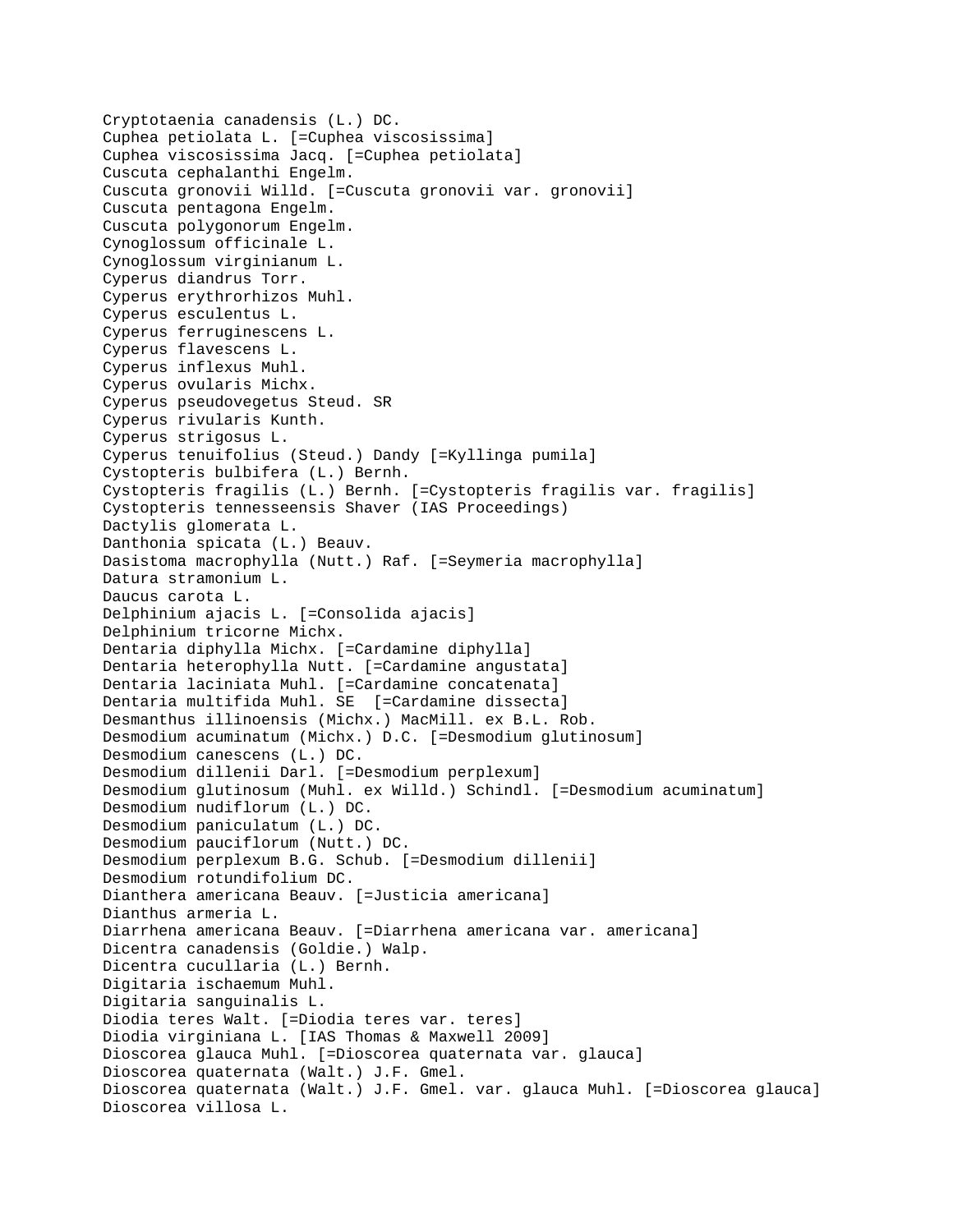```
Diospyros virginiana L.
Dipsacus sylvestris Huds. [=Dipsacus fullonum subsp. sylvestris]
Dirca palustris L.
Dodecatheon meadia L.
Draba reptans (Lam.) Fernald
Draba verna L.
Dracocephalum virginianum L. [=Physostegia virginiana] [=Physostegia virginiana 
subsp. virginiana]
Dryopteris goldiana (Hook.) Gray
Dryopteris hexagonoptera (Michx.) C. Christ. [=Thelypteris hexagonoptera] 
[=Phegopteris hexagonoptera]
Dryopteris marginalis (L.) Gray
Dryopteris noveboracensis (L.) Gray [=Thelypteris noveboracensis]
Dryopteris spinulosa (O.F. Muell.) Watt. [=Dryopteris carthusiana]
Dryopteris thelypteris (L.) Gray var. pubescens (Lawson) A.R. Prince 
[=Thelypteris palustris var. pubescens]
Duchesnea indica Andr.
Echinochloa crusgalli L.
Echium vulgare L.
Eclipta alba (L.) Hassk. [=Eclipta prostata]
Eleocharis calva Torr. [=Eleocharis erythropoda]
Eleocharis erythropoda Steud. [=Eleocharis calva]
Eleocharis obtusa (Willd.) Schultes
Eleocharis quadrangulata (Michx.) Roemer & Schultes var. crassior
Eleocharis smallii Britt.
Eleocharis tenuis (Willd.) Schultes.
Eleocharis wolfii Gray. SR 
Elephantopus carolinianus Willd.
Eleusine indica (L.) Gaertin
Elymus riparius Wieg.
Elymus villosus Muhl.
Elymus villosus Muhl. f. arkansanus (Scribn. & Ball) Fern.
Elymus virginicus L.
Epifagus virginiana (L.) W.P.C. Barton
Epilobium coloratum Spreng.
Equisetum arvense L.
Equisetum hyemale L. var. affine (Engelm.) A.A.Eat.
Equisetum praealtum Raf. [=Equisetum hyemale]
Eragrostis cilianensis (All.) E. Mosher
Eragrostis frankii C.A. Mey. ex Steud.
Eragrostis hypnoides (Lam.) BSP
Eragrostis pectinacea (Michx.) Nees
Eragrostis spectabilis (Pursh) Steud
Erechtites hieraciifolius (L.) Raf. ex DC. var. hieraciifolius [=Erechtites 
hieraciifolius]
Erigenia bulbosa (Michx.) Nutt.
Erigeron annuus (L.) Pers.
Erigeron canadensis L. [=Conyza canadensis] [=Conyza canadensis var. canadensis]
Erigeron divaricatus Michx. [=Conyza ramosissima]
Erigeron philadelphicus L. [=Erigeron philadelphicus var. philadelphicus]
Erigeron pulchellus Michx. [=Erigeron pulchellus var. pulchellus]
Erigeron ramosus (Walt.) BSP [=Erigeron strigosus var. strigosus] [=Erigeron 
strigosus]
Erigeron strigosus Muhl. ex Willd. [=Erigeron strigosus var. strigosus] 
[=Erigeron ramosus]
Erysimum repandum L.
Erythronium albidum Nutt.
```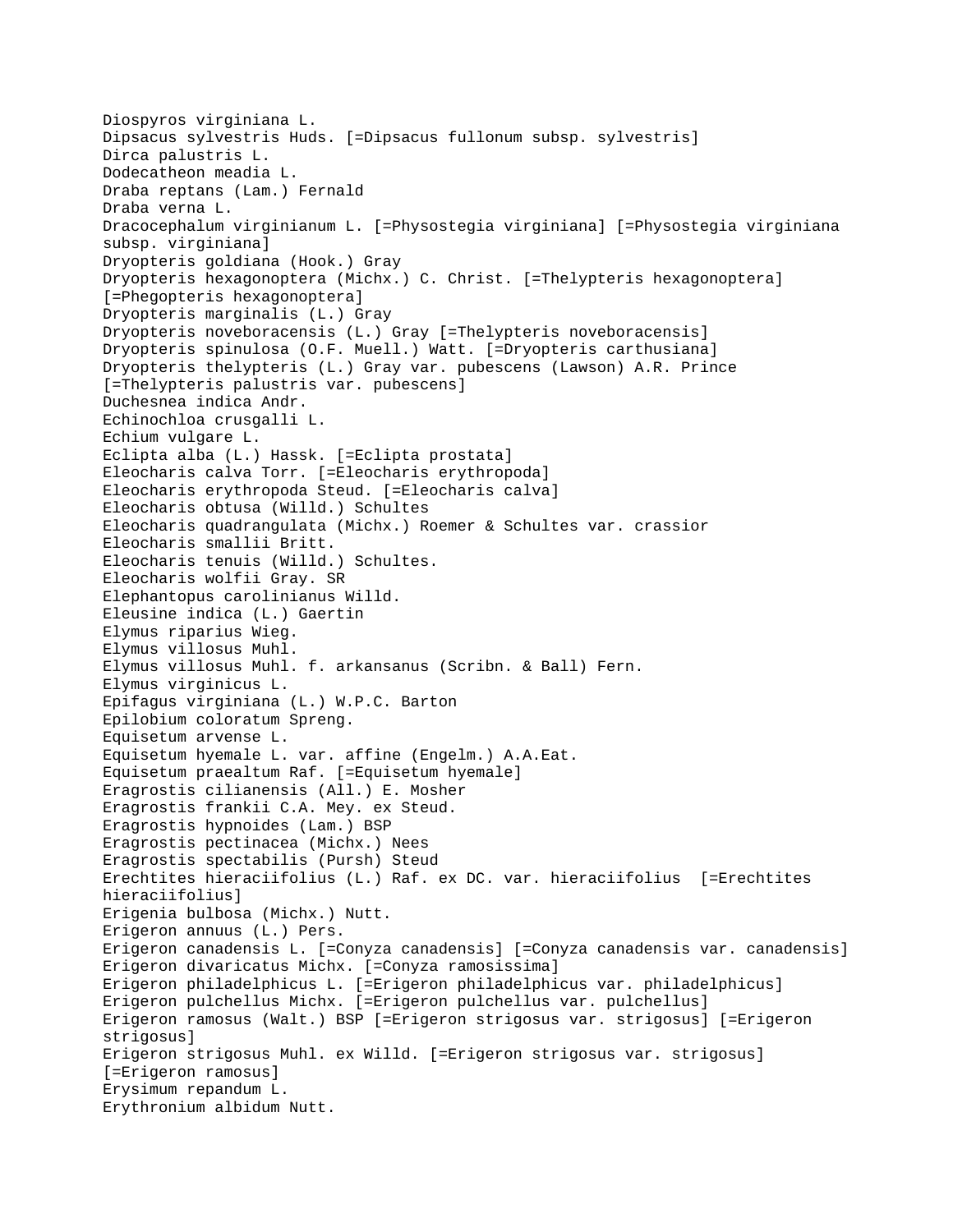Erythronium americanum Ker Gawl. Euonymus americanus L. Euonymus atropurpureus Jacpuin Euonymus obovatus Nutt. Eupatorium altissimum L. Eupatorium coelestinum L. Eupatorium fistulosum J. Barratt Eupatorium perfoliatum L. [=Eupatorium perfoliatum var. perfoliatum] Eupatorium purpureum L. Eupatorium rugosum Houtt. Eupatorium serotinum Michx. Euphorbia commutata Engelm. Euphorbia corollata L. Euphorbia dentata Michx. Euphorbia humistrata Engelm. [=Chamaesyce humistrata] Euphorbia maculata L. [=Chamaesyce nutans] [=Euphorbia preslii] Euphorbia marginata Pursh Euphorbia supina Raf. [=Chamaesyce maculata] Fagopyrum esculentum Moench Fagus grandifolia Ehrh. Festuca elatior L. Festuca obtusa Biehler. Festuca octoflora Walt. Fimbristylis autumnalis (L.) Roemer & Schultes var. mucronulata Fragaria virginiana Duchesne Fragaria virginiana Duchesne var. illinoensis (Prince) Gray Frasera caroliniensis Walter [=Swertia caroliniensis] Fraxinus americana L. Fraxinus americana L. var. biltmoreana (Beadle) J. Wright ex Fern. [=Fraxinus biltmoreana] Fraxinus biltmoreana Beadle [=Fraxinus americana var. biltmoreana] Fraxinus lanceolata Borkh. [=Fraxinus pennsylvanica var. subintegerrima] Fraxinus pennsylvanica Marsh. var. subintegerrima (Vahl.) Fern. [=Fraxinus lanceolata] Fraxinus quadrangulata Michx. Galinsoga ciliata (Raf.) Blake [=Galinsoga quadriradiata] Galium aparine L. Galium circaezans Michx. var. hypomalacum Fernald Galium concinnum T. & G. Galium obtusum Bigelow subsp. obtusum Galium pedemontanum (Bellardi) All. (IAS Maxwell & Thomas) Galium pilosum Aiton [=Galium pilosum var. pilosum] Galium tinctorum (L.) Scop. Galium trifidum L. [=Galium trifidum subsp. trifidum] Galium triflorum Michx. Gaura biennis L. Gaylussacia baccata Wang. Gentiana andrewsii Griseb. Gentiana quinquefolia (L.) Small subsp. occidentalis (A.Gray) J. Gillet Gentiana saponaria L. Geranium carolinianum L. [=Geranium carolinianum var. carolinianum] Geranium columbinum L. Geranium dissectum L. (IAS Maxwell & Thomas) Geranium maculatum L. Gerardia purpurea L. [=Agalinis purpurea] Gerardia tenuifolia Vahl. var. typical Geum canadense Jacq. [=Geum canadense var. canadense]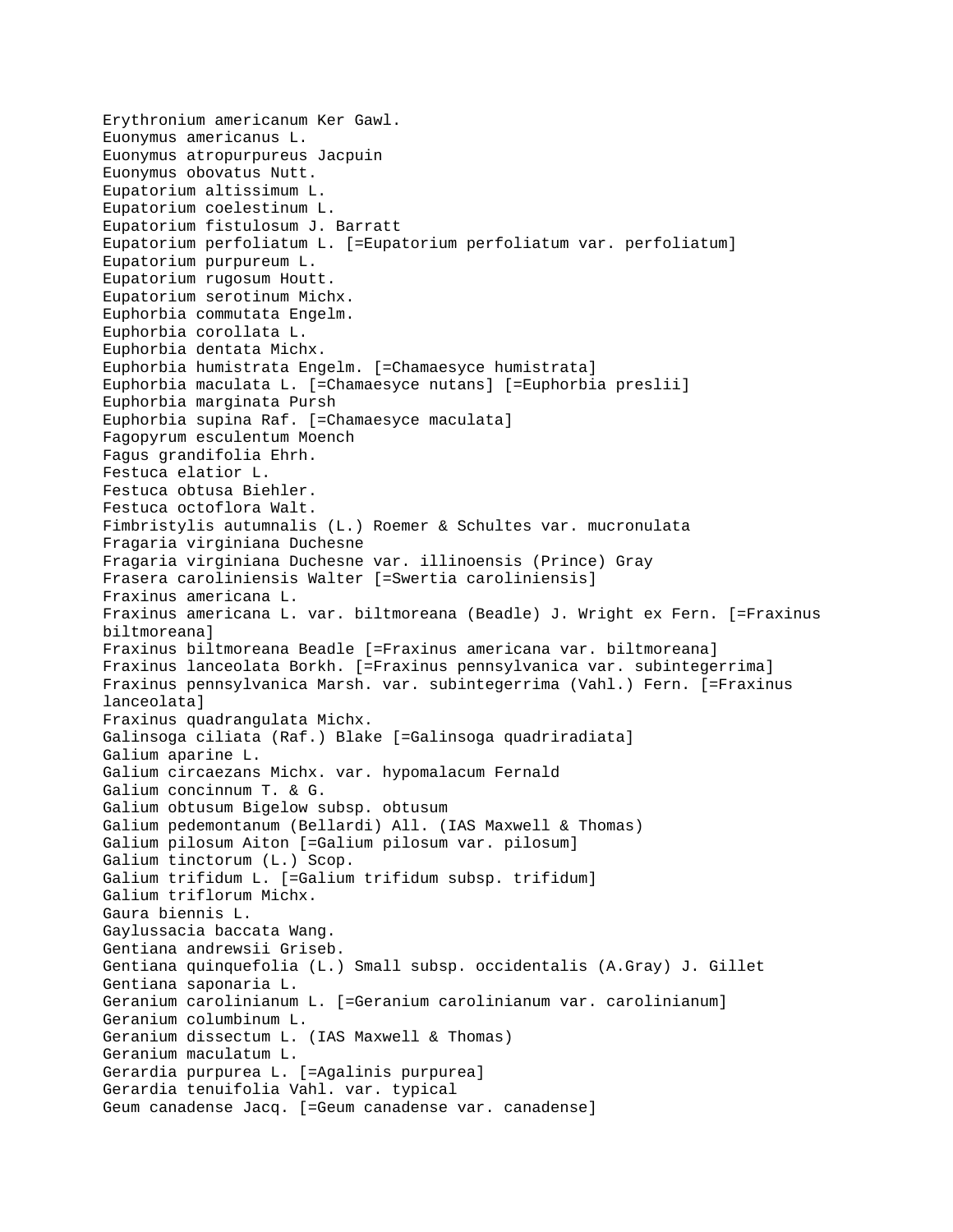```
Geum vernum Raf.
Geum virginianum L.
Gillenia stipulata Muhl. [=Porteranthus stipulatus]
Glechoma hederacea L. [=Glechoma hederacea var. hederacea]
Glechoma hederacea L. var. micrantha Moric.
Glechoma hederacea L. var. parviflora (Benth.) House
Gleditsia triacanthos L.
Glyceria septentrionalis Hitchc.
Glyceria striata (Lam.) Hitchc.
Gnaphalium obtusifolium L.
Gnaphalium purpureum L. [=Gamochaeta purpurea]
Gnaphalium uliginosum L.
Gonolobus obliquus (Jacq.) Schult. SR [=Matelea obliqua]
Gratiola neglecta Torr.
Gratiola virginiana L. [=Gratiola virginiana var. virginiana]
Grossularia cynosbati (L.) Mill. [=Ribes cynosbati]
Grossularia missouriensis (Nutt.) Cov. & Britt. [=Ribes missouriense]
Gymnocladus dioica (L.) K. Koch.
Habenaria peramoena Gray WL [=Platanthera peramoena]
Hackelia virginiana L.
Hamamelis virginiana L.
Hedeoma pulegioides (L.) Pers.
Helenium amarum (Raf.) H. Rock var. amarum [=Helenium tenuifolium]
Helenium autumnale L. [=Helenium autumnale var. autumnale]
Helenium flexuosum Raf. [=Helenium nudiflorum]
Helenium nudiflorum Nutt. [=Helenium flexuosum]
Helenium tenuifolium Nutt. [=Helenium amarum var. amarum]
Helianthus angustifolius L.
Helianthus decapetalus L.
Helianthus divaricatus L.
Helianthus grosseserratus Martens
Helianthus microcephalus Torr. & A. Gray
Helianthus mollis Lam.
Helianthus tuberosus L.
Heliopsis helianthoides (L.) Sweet [=Heliopsis helianthoides var. helianthoides]
Heliotropium indicum L. ST 
Hemerocallis fulva L.
Hepatica acutiloba DC. [=Hepatica nobilis var. acuta] [=Hepatica nobilis]
Hesperis matronalis L.
Heteranthera dubia (Jacq.) MacMill. [=Zosterella dubia]
Heteranthera reniformis Ruiz & Pav.
Heuchera americana L. var. brevipetala R.B. & L.
Heuchera americana L. var. hirsuticaulis (wheelock)Rhosendahl,Butters
Heuchera americana L. var. interior R.B. & L.
Hibiscus militaris Cav.
Hibiscus moscheutos L. subsp. moscheutos [=Hibiscus moscheutos]
Hibiscus moscheutos L. subsp. palustris (L.) Claussen [=Hibiscus palustris]
Hibiscus palustris L. [=Hibiscus moscheutos subsp. palustris]
Hibiscus trionum L.
Hieracium americanus Nutt.
Hieracium caespitosum Dumort.(IAS Proceedings) [=Hieracium pratense]
Hieracium gronovii L.
Hieracium paniculatum L.
Hieracium scabrum Michx. [=Hieracium scabrum var. scabrum]
Hieracium scabrum Michx. var. scabrum [=Hieracium scabrum]
Hordeum jubatum L.
Houstonia caerulea L. [=Hedyotis caerulea]
```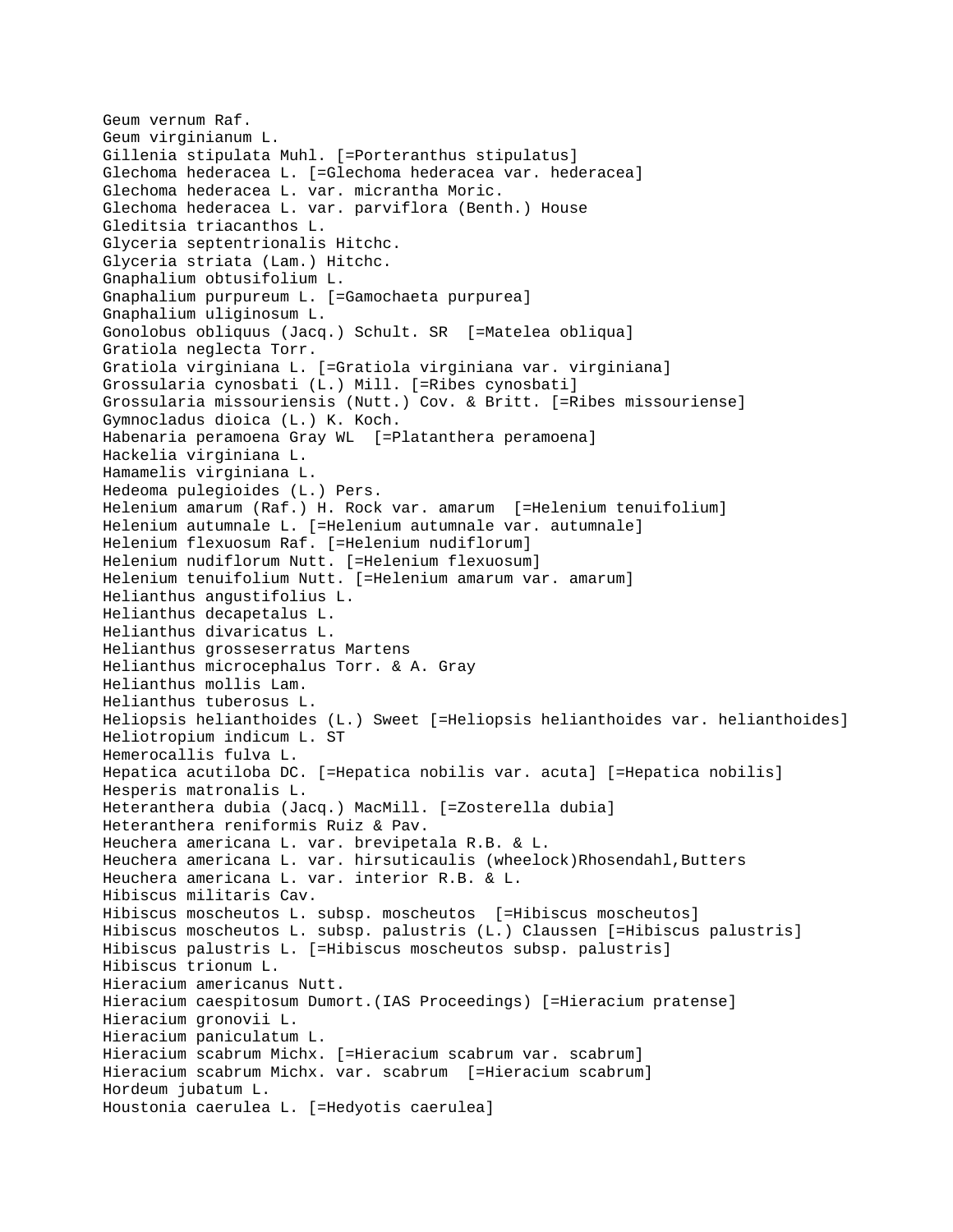Houstonia purpurea L. [=Houstonia purpurea var. purpurea] [=Hedyotis purpurea] Humulus lupulus L. Huperzia lucidula (Michx.) Trevis [IAS Thomas & Maxwell 2009] Hybanthus concolor (T.F. Forst.) Spreng. Hydrangea arborescens L. Hydrastis canadensis L. WL Hydrocotyle americana L. SE Hydrophyllum appendiculatum Michx. Hydrophyllum canadense L. Hydrophyllum macrophyllum Nutt. Hypericum drummondii (Grev. and Hook.) Torr. & Gray Hypericum frondosum Michx. SX Hypericum mutilum L. Hypericum perforatum L. Hypericum prolificum L. Hypericum punctatum Lam. Hypoxis hirsuta (L.) Coville Hystrix patula Moench Ilex verticillata (L.) Gray Impatiens biflora Walt. [=Impatiens capensis] Impatiens capensis Meerb. [=Impatiens biflora] Impatiens pallida Nutt. Inula helenium L. Iodanthus pinnatifidus Michx. Ipomoea coccinea L. [=Quamoclit coccinea] Ipomoea hederacea (L.) Jacq. Ipomoea lacunosa L. Ipomoea pandurata (L.) G. Mey. Ipomoea pandurata (L.) G. Mey. var. rubescens Choisy Ipomoea purpurea (L.) Roth Iris cristata Aiton Iris virginica L. var. shrevei (Small) E.S. Anderson [=Iris shrevei] Isanthus brachiatus (L.) BSP [=Trichostema brachiatum] Isopyrum biternatum (Raf.) T. & G. [=Enemion biternatum] Isotria verticillata Raf. WL Jeffersonia diphylla (L.) Pers. Juglans cinerea L. WL Juglans nigra L. Juncus acuminatus Michx. Juncus biflorus Ell. Juncus brachycarpus Engelm. Juncus bufonius L. Juncus canadensis J. Gay. Juncus diffusissimus Buckl. Juncus dudleyi Wieg. Juncus effusus L. var. solutus Fern. & Weig. Juncus macer S.F. Gray Juncus macer S.F. Gray f. anthelatus (Wieg.) Hermann Juncus macer S.F. Gray f. williamsii (Fern.) Hermann Juncus marginatus Rostk. Juncus tenuis Willd. Juncus torreyi Cov. Juniperus communis L. SR Juniperus communis L. var. depressa Pursh. Juniperus virginiana L. var. crebra Fern. Kickxia elatine (L.) Dumort. Krigia biflora Walt.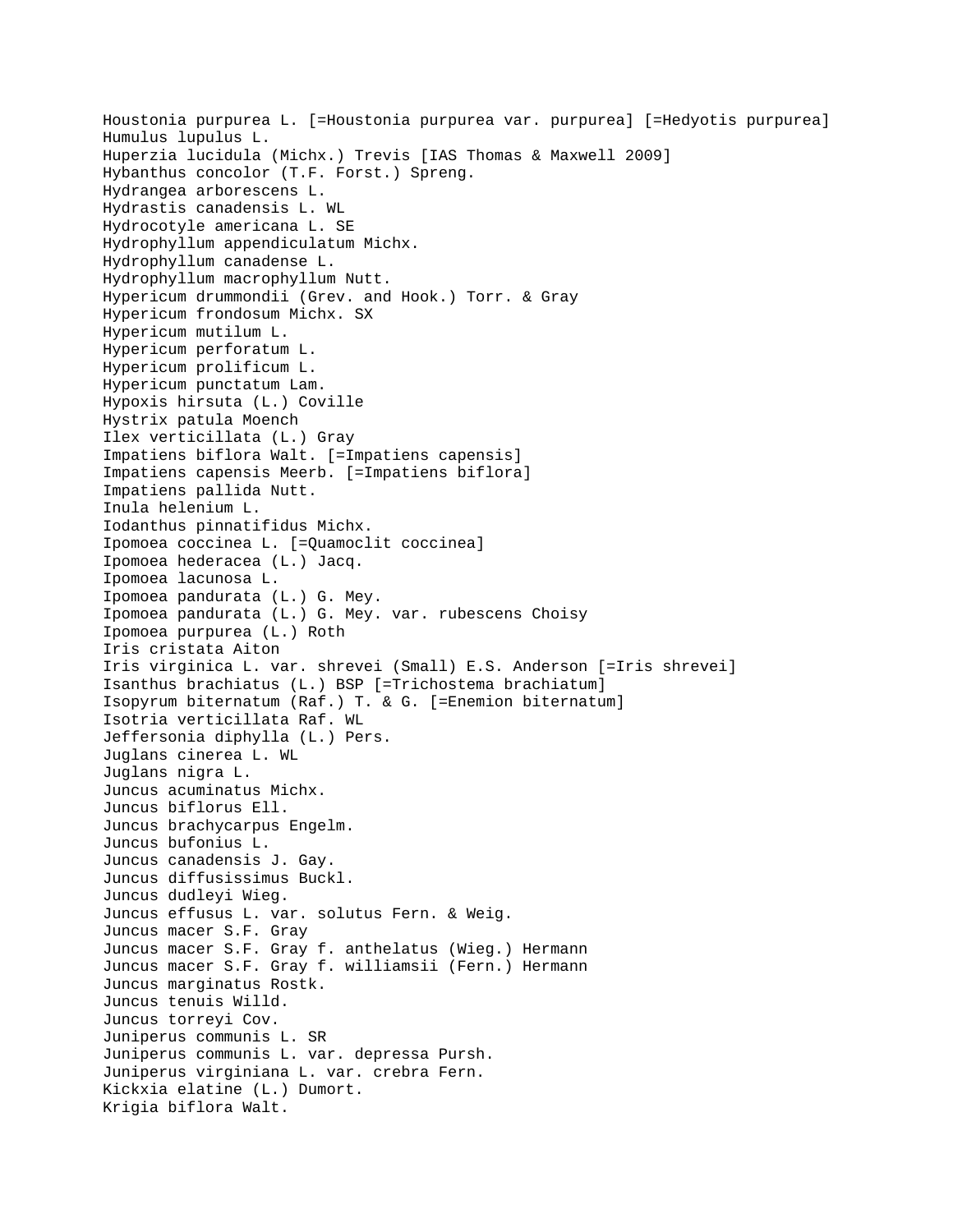```
Kuhnia eupatorioides L. [=Brickellia eupatorioides var. eupatorioides]
Kyllinga gracillima Miq. [IAS Thomas & Maxwell 2009]
Kyllinga pumila Michx. [=Cyperus tenuifolius]
Lactuca biennis (Moench) Fernald [=Lactuca spicata]
Lactuca canadensis L. var. integrifolia (Bigel.) Gray
Lactuca canadensis L. var. latifolia Kuntze
Lactuca floridana (L.) Gaertn. [=Lactuca floridana var. floridana]
Lactuca floridana (L.) Gaertn. var. villosa (Jacq.) Cronq. [=Lactuca villosa]
Lactuca saligna L.
Lactuca scariola L. [=Lactuca serriola]
Lactuca serriola L. [=Lactuca scariola]
Lactuca spicata (Lam.) Hitchc. [=Lactuca biennis]
Lactuca villosa Jacq. [=Lactuca floridana var. villosa]
Lamium amplexicaule L.
Lamium purpureum L.
Laportea canadensis (L.) Wedd.
Lechea tenuifolia Michx.
Leersia oryzoides (L.) Sw.
Leersia virginica Willd.
Lemna minor L.
Leonurus cardiaca L.
Lepidium campestre (L.) R. Br.
Lepidium densiflorum Schrad. [=Lepidium densiflorum var. densiflorum]
Lepidium virginicum L. var. virginicum [=Lepidium virginicum]
Leptochloa filiformis (Lam.) Beauv.
Lespedeza hirta (L.) Hornem.
Lespedeza intermedia (S. Watson) Britton
Lespedeza intermedia (S. Watson) Britton f. hahnii (Blake) Hopkins
Lespedeza procumbens Michx.
Lespedeza repens (L.) W.P.C.
Lespedeza stipulacea Maxim. [=Kummerowia stipulacea]
Lespedeza striata (Thunb.) SCHINDL. [=Kummerowia striata]
Lespedeza violacea (L.) Pers.
Lespedeza virginica (L.) Britton
Lespedeza x brittonii Bickn.
Leucospora multifida (Michx.) Nutt.
Lilium canadense L. f. rubrum Britt.
Lilium canadense L. subsp. editorum (Fernald) Wherry SR 
Linaria vulgaris Mill.
Lindera benzoin L. [=Benzoin aestivale]
Lindernia anagallidea (Michx.) Pennell [=Lindernia dubia var. anagallidea]
Lindernia dubia (L.) Pennell var. dubia 
Lindernia dubia (L.) Pennell var. major (Pursh) Pennell
Linum medium (Planch.) Britt. var. texanum (Planch.) Fern.
Linum striatum Walter ST 
Linum virginianum L.
Liparis lilifolia (L.) Rich. ex Lindl.
Liquidambar styraciflua L.
Liriodendron tulipifera L.
Lithospermum arvense L. [=Buglossoides arvense]
Lithospermum latifolium Michx.
Lobelia cardinalis L. [=Lobelia cardinalis subsp. cardinalis var. cardinalis]
Lobelia inflata L.
Lobelia puberula Michx.
Lobelia siphilitica L. [=Lobelia siphilitica var. siphilitica]
Lobelia spicata Lam. var. leptostachya (A. DC.) Mack. & Bush
Lolium perenne L.
```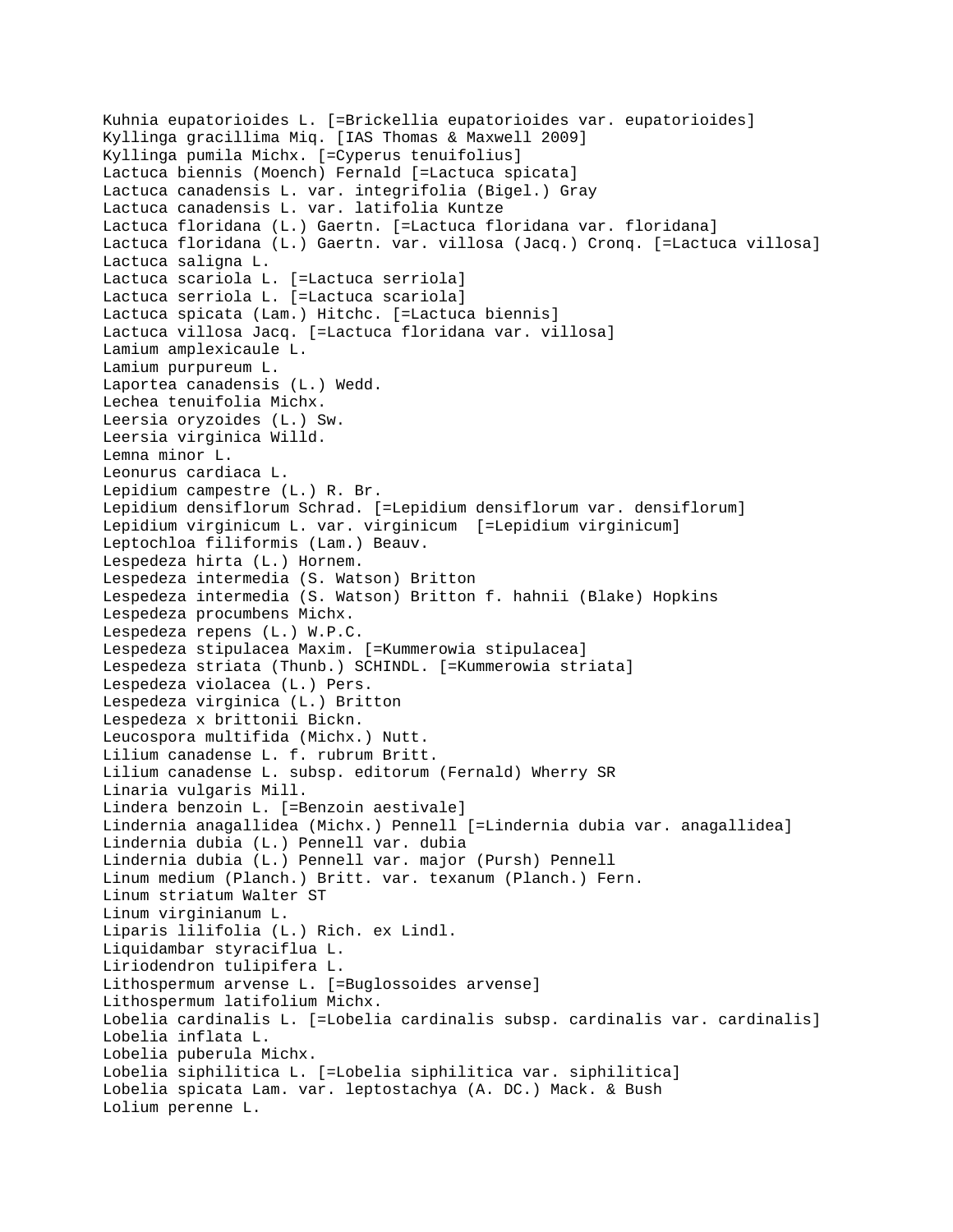Lonicera dioica L. Lonicera dioica L. var. glaucescens (Rydb.) Butters Lonicera japonica L. Lonicera prolifera (Kirchn.) Rehd. Lonicera sempervirens L. Lophotocarpus calycinus (Engelm.) J.G. Smith [=Sagittaria calycina var. calycina] Ludwigia alternifolia L. var. alternifolia Ludwigia decurrens Walter SR [=Jussiaea decurrens] Ludwigia palustris (L.) Elliot var. americana (DC.)Fern. & Griscom Ludwigia polycarpa Short & Peter SR Luzula echinata (Small) F.J. Herm. var. mesochorea F.J. Herm. Lychnis alba Mill. [=Silene latifolia] Lycopodium clavatum L. Lycopodium flabelliforme (Fern.) Blanch. [=Lycopodium digitatum] [=Lycopodium complanatum var. flabelliforme] Lycopodium obscurum L. SR Lycopus americanus Muhl. Lycopus virginicus L. Lysimachia ciliata L. Lysimachia hybrida Michx. Lysimachia lanceolata Walter Lysimachia nummularia L. Lysimachia quadriflora Sims Lysimachia quadrifolia L. Lythrum salicaria L. (IAS Maxwell & Thomas) Maclura pomifera Raf. Magnolia acuminata L. (IAS Proceedings) SE Maianthemum canadense Desf. Malus coronaria (L.) P. Mill. Malus ioensis (Wood.) Britt. [=Pyrus ioensis] Malva neglecta Wallr. Marrubium vulgare L. Matelea obliqua (Jacq.) Woodson SR [=Gonolobus obliquus] Matricaria matricarioides (Less.) Porter [=Matricaria discoidea] Matteuccia pensylvanica Raymond Medeola virginiana L. Medicago lupulina L. Medicago sativa L. Melilotus alba Desr. Melilotus officinalis (L.) Desr. Melissa officinalis L. Menispermum canadense L. Mentha arvensis L. Mentha piperita L. Mentha spicata L. Mertensia virginica L. Mimulus alatus Aiton Mimulus ringens L. [=Mimulus ringens var. ringens] Mitchella repens L. Mitella diphylla L. Mollugo verticillata L. Monarda clinopodia L. Monarda fistulosa L. [=Monarda fistulosa subsp. fistulosa var. fistulosa] Monarda fistulosa L. subsp. fistulosa var. mollis (L.) Benth. Monotropa hypopithys L. var. rubra (Torr.) Farw. Monotropa uniflora L.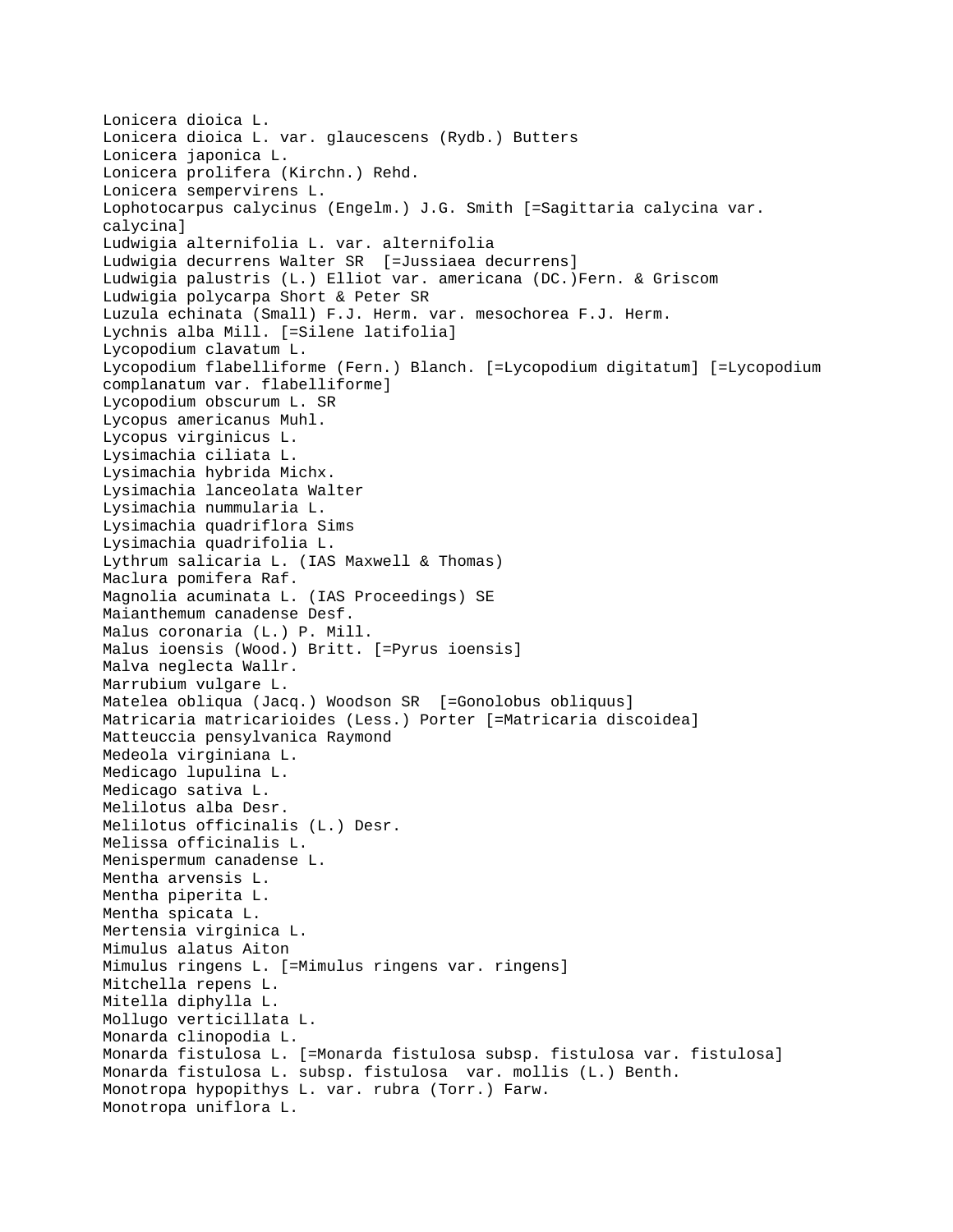Morus alba L. var. tatarica (L.) Loud. Morus rubra L. Muhlenbergia mexicana L. Muhlenbergia schreberi Gmel. Muhlenbergia sobolifera (Muhl.) Trin. f. setigera Muhlenbergia sylvatica (Torr.) Torr. Muhlenbergia tenuiflora (Willd.)B.S.P. Muhlenbergia vaginiflorus (Torr.) Wood. Myosotis macrosperma Engelm. WL (IAS Maxwell & Thomas) Myosotis verna Nutt. [=Myosotis virginica] Myosotis virginica (L.) B.S.P. [=Myosotis verna] Nasturtium officinale R. Br. Nepeta cataria L. Nicandra physalodes (L.) Gaertn. Nymphaea tuberosa Paine Nyssa sylvatica Marsh. var. caroliniana (Poir.) Fern. Nyssa sylvatica Marsh. var. sylvatica Obolaria virginica L. Oenothera laciniata Hill Oenothera parviflora L. Oenothera perennis L. ST Oenothera pilosella Raf. [=Oenothera pilosella subsp. pilosella] Oenothera pycnocarpa Atkinson & Bartlett [=Oenothera biennis] Oenothera triloba Nutt. SX Onoclea sensibilis L. Onopordum acanthium L. Ophioglossum vulgatum L. Opuntia basilaris Engelm. & Bigel var. basilaris Opuntia humifusa Raf. Orchis spectabilis L. [=Galearis spectabilis] Ornithogalum umbellatum L. Orobanche ludoviciana Nutt. ST Orobanche ludoviciana Nutt. var. genuina Orobanche ludoviciana Nutt. var. ludoviciana Oryzopsis racemosa ST Osmorhiza claytonii (Michx.) C.B. Clarke Osmorhiza longistylis (Torr.) DC. Osmunda cinnamomea L. f. auriculata (Hopkins) Kittredge Osmunda claytoniana L. Osmunda regalis L. var. spectabilis (Willd.) Gray Ostrya virginiana K. Koch. Ostrya virginiana K. Koch. f. glandulosa (Spach) Macbr Oxalis europaea Jord. [=Oxalis fontana] Oxalis europaea Jord. f. cymosa (Small) Wieg. Oxalis europaea Jord. f. villicaulis Wieg. Oxalis florida Salisb. [=Oxalis stricta] [=Oxalis dillenii] Oxalis grandis Small Oxalis stricta L. [=Oxalis dillenii] [=Oxalis florida] Oxalis violacea L. Oxypolis rigidior (L.) Raf. Panax quinquefolius L. WL Panax trifolius L. WL Panicum agrostoides Spreng. Panicum anceps Michx. Panicum boscii Poir. Panicum boscii Poir. var. molle (Vasey) Hitch. & Chase. Panicum capillare L.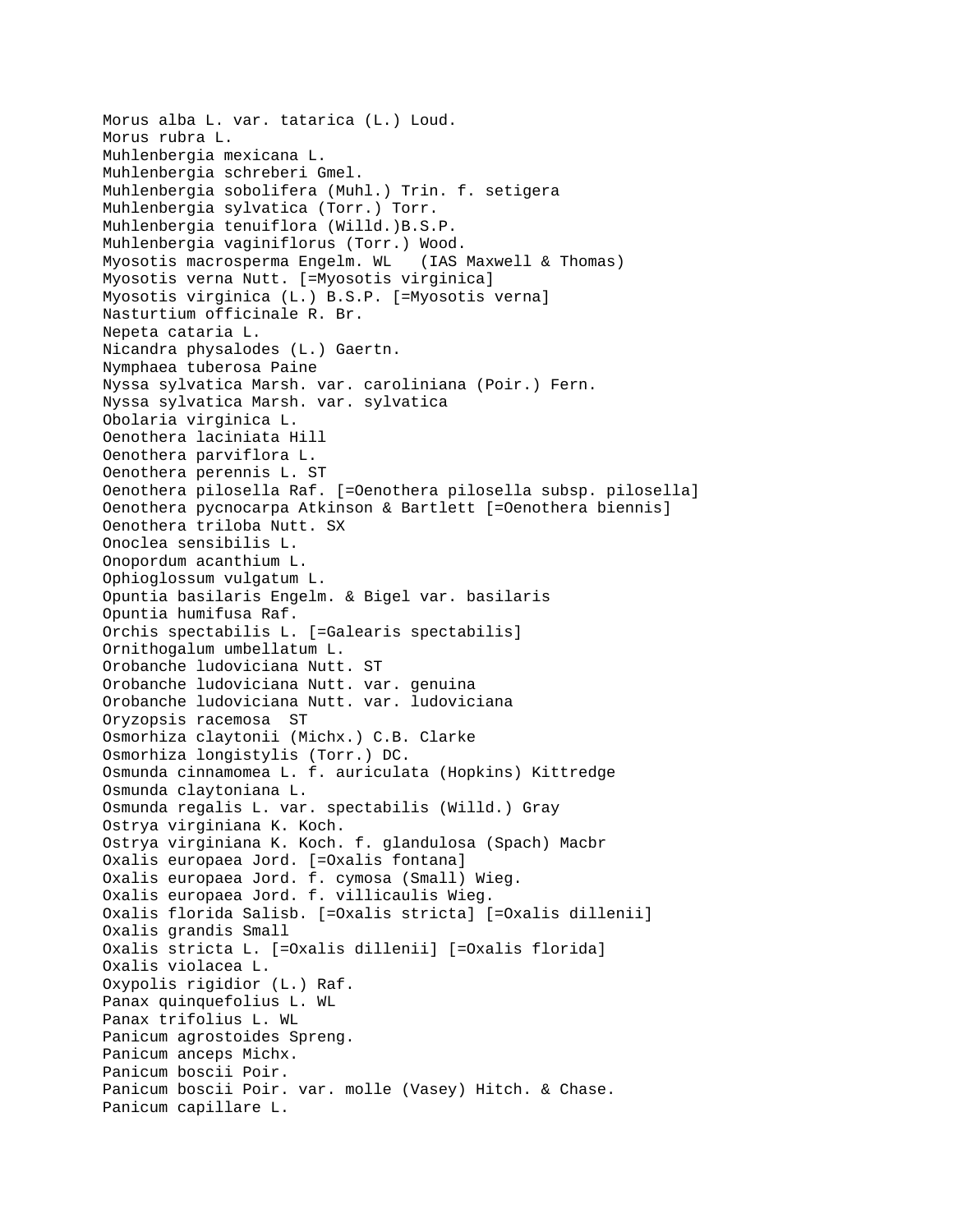Panicum clandestinum L. Panicum commutatum Schult. Panicum dichotomiflorum Michx. Panicum dichotomum L. Panicum flexile (Gatt.) Scribn. Panicum gattingeri Nash Panicum huachucae Ashe [=Panicum lanuginosum var. fasciculatum] [=Panicum huachucae var. fasciculatum] Panicum huachucae Ashe var. fasciculatum (Torr.) F.T. Hubb. [=Panicum lanuginosum var. fasciculatum] [=Panicum huachucae] Panicum lanuginosum Ell. Panicum latifolium L. Panicum linearifolium Scribn. var. werneri (Scribn.) Fern. Panicum microcarpon Muhl. [=Panicum nitidum var. ramulosum] Panicum polyanthes Schult. Panicum praecocius Hitch. & Chase Panicum scoparium Lam. SE Panicum virgatum L. Parietaria pensylvanica Muhl. ex Willd. Paronychia canadensis (L.) A. W. Wood Paronychia fastigiata (Raf.) Fernald var. fastigiata (Raf.) Fernald Paronychia fastigiata (Raf.) Fernald var. typical Parthenocissus inserta (Kerner) Fritsch. [=Parthenocissus vitacea] Parthenocissus quinquefolia (L.) Planchon Parthenocissus vitacea (Knerr Hitchc. [=Parthenocissus inserta] Paspalum circulare Nash [=Paspalum laeve var. circulare] Paspalum laevis Michx. Paspalum pubescens Muhl. Paspalum pubiflorum Rupr.ex Fourn. var. glabrum Vasey ex Scribr. Paspalum setaceum Michx. Passiflora lutea L. Passiflora lutea L. var. glabriflora Fern. Pastinaca sativa L. Pedicularis canadensis L. [=Pedicularis canadensis subsp. canadensis var. canadensis] Pedicularis lanceolata Michx. Pellaea atropurpurea (L.) Link Pellaea glabella Mett. ex Kuhn [=Pellaea atropurpurea var. bushii] Penstemon alluviorum Pennell Penstemon calycosus Small Penstemon canescens (Britton) Britton ST [=Penstemon brevisepalus] Penstemon digitalis Nutt. ex Sims Penstemon hirsutus (L.) Willd. Penstemon pallidus Small Penthorum sedoides L. Phacelia bipinnatifida Michx. Phacelia purshii Buckley Phaseolus polystachios (L.) BSP var. polystachios Phegopteris hexagonoptera (Michx.) Fee [=Thelypteris hexagonoptera] [=Dryopteris hexagonoptera] Phleum pratense L. Phlox amplifolia Britton ST Phlox carolina L. var. triflora Phlox divaricata L. [=Phlox divaricata subsp. divaricata] Phlox glaberrima L. Phlox maculata L. [=Phlox maculata subsp. maculata] Phlox ovata L. SE [=Phlox latifolia]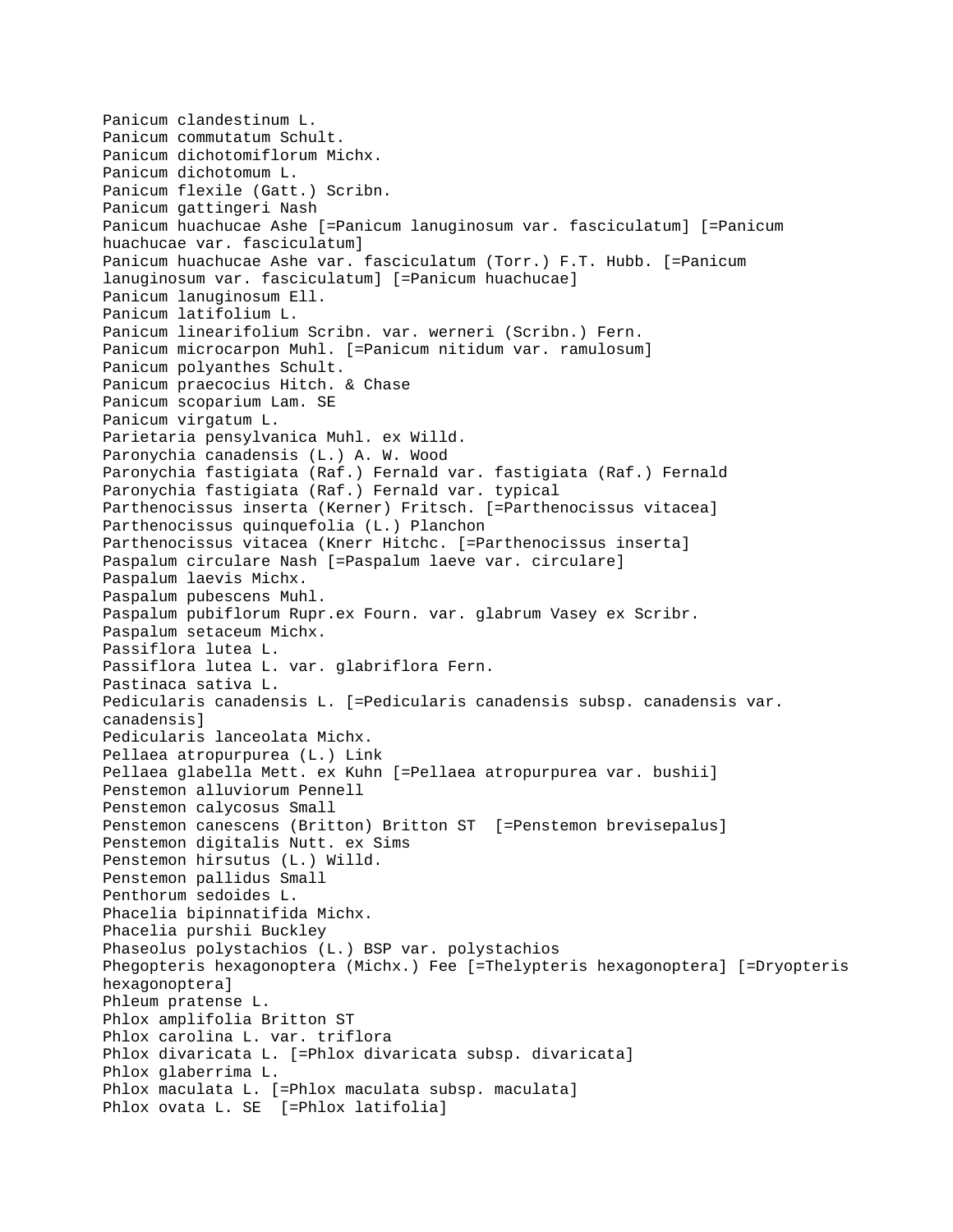Phlox paniculata L. Phlox pilosa L. [=Phlox pilosa subsp. pilosa] Phoradendron flavescens (Pursh) Nutt. WL [=Phoradendron leucarpum] Phryma leptostachya L. Phyla lanceolata (Michx.) Greene [=Lippia lanceolata] Phyllanthus caroliniensis Walter Physalis ambigua (A. Gray ) Rydb. [=Physalis heterophylla var. ambigua] Physalis heterophylla Nees. Physalis heterophylla Nees. var. ambigua (Gray) Rydb. [=Physalis ambigua] Physalis lanceolata Michx. var. subglabrata (Mack. & Bush) Erfall [=Physalis virginiana] Physalis pubescens L. Physalis subglabrata Mack & Bush [=Physalis longifolia var. subglabrata] Physocarpus opulifolius (L.) Maxim. Phytolacca americana L. Pilea pumila (L.) A. Gray Plantago aristata Michx. Plantago lanceolata L. Plantago rugelii Decne. [=Plantago rugelii var. rugelii] Plantago virginica L. Platanthera peramoena (A. Gray) A. Gray WL [=Habenaria peramoena] Platanus occidentalis L. Pluchea camphorata (L.) DC. [=Pluchea viscida] Pluchea viscida (Raf.) House [=Pluchea camphorata] Poa alsodes L. SR Poa annua L. Poa autumnalis Muhl. Poa chapmaniana Scribn. Poa compressa L. Poa pratensis L. Poa sylvestris Gray. Podophyllum peltatum L. Polanisia dodecandra (L.) DC. [=Polanisia dodecandra subsp. dodecandra] [=Polanisia graveolens] Polanisia graveolens Raf. [=Polanisia dodecandra subsp. dodecandra] [=Polanisia dodecandra] Polemonium reptans L. Polygala sanguinea L. Polygala senega L. Polygala verticillata L. var. isocycla Fernald Polygonatum biflorum (Walt.) Elliott [=Polygonatum biflorum var. biflorum] Polygonatum pubescens (Willd.) Pursh Polygonum aviculare L. Polygonum convolvulus L. Polygonum cuspidatum Sieb. & Zucc. (IAS Maxwell & Thomas) Polygonum erectum L. Polygonum hydropiper L. var. projectum Stanford Polygonum hydropiperoides Michx. ST Polygonum lapathifolium L. Polygonum orientale L. Polygonum pensylvanicum L. var. genuinum Fern. Polygonum pensylvanicum L. var. laevigatum Polygonum pensylvanicum L. var. pensylvanicum Polygonum persicaria L. Polygonum punctatum Ell. Polygonum sagittatum Small Polygonum scandens L. [=Polygonum scandens var. scandens]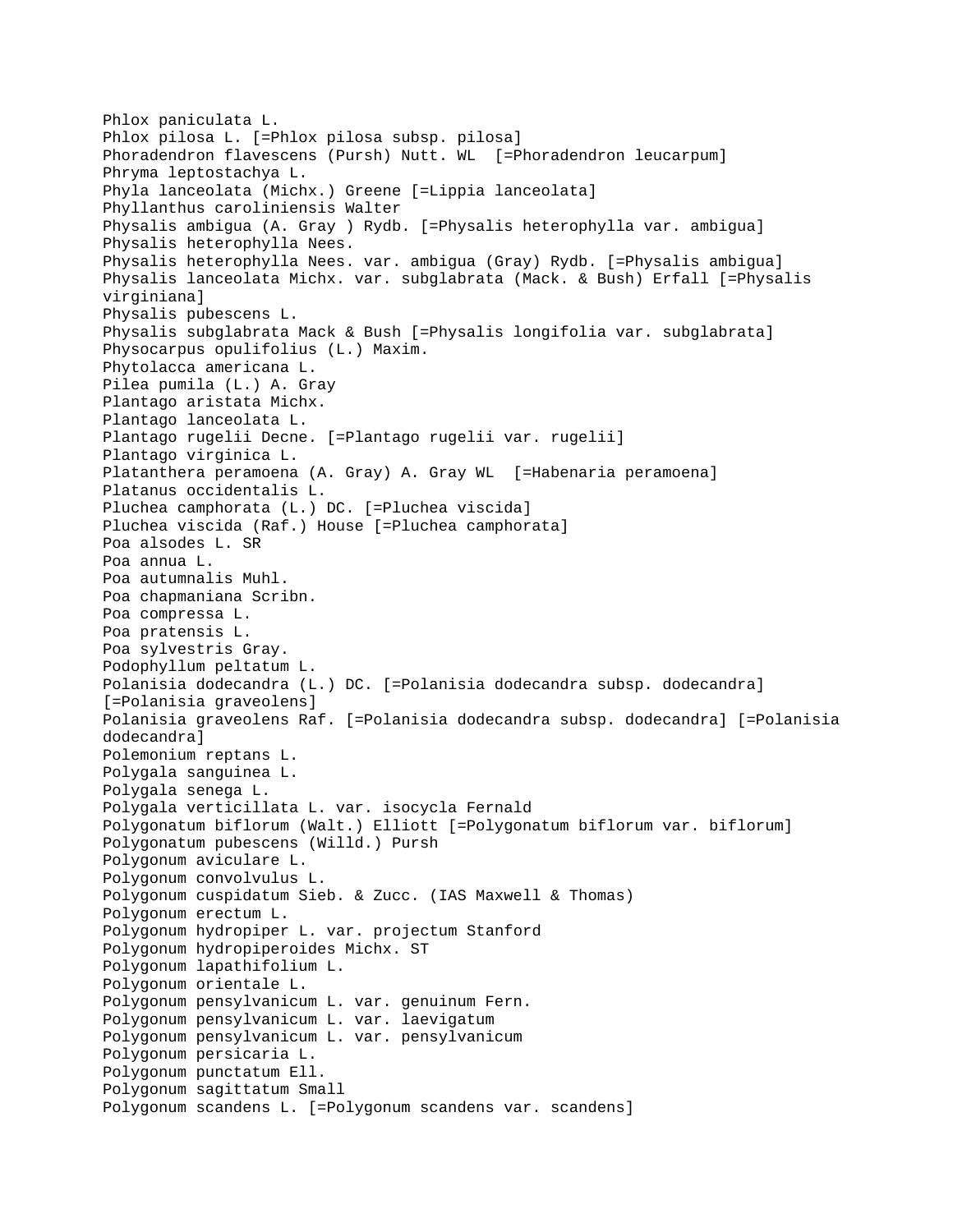```
Polygonum virginianum L. [=Tovara virginianum]
Polymnia canadensis L.
Polymnia uvedalia (L.) L. [=Smallanthus uvedalia]
Polypodium polypodioides (L.) Watt var. michauxianum Weatherby
Polystichum acrostichoides (Michx.) Schott
Populus deltoides L.
Populus grandidentata Michx.
Portulaca oleracea L.
Potamogeton americanus Cham. & Schlecht. [=Potamogeton nodosus]
Potamogeton diversifolius Raf.
Potamogeton foliosus Raf. var. foliosus
Potamogeton foliosus Raf. var. genuinus
Potamogeton foliosus Raf. var. macellus Fern.
Potamogeton nodosus Poir. [=Potamogeton americanus]
Potentilla monspeliensis L.
Potentilla norvegica L.
Potentilla recta L.
Potentilla simplex Michx.
Prenanthes alba L.
Prenanthes altissima L. [=Prenanthes altissima var. altissima]
Prenanthes crepidinea Michx. SR 
Proserpinaca palustris L. var. crebra Fernald & Griscom
Prunella vulgaris L. subsp. lanceolata (W.P.C. Barton) Hult, n
Prunus americana L.
Prunus americana Marsh. var. lanata Sudw. [=Prunus lanata]
Prunus angustifolia Marsh.
Prunus lanata (Sudw.) Mack. & Bush [=Prunus americana var. lanata]
Prunus mahaleb L.
Prunus serotina Ehrh.
Prunus virginana L.
Ptelea trifoliata L.
Pteridium aquilinum (L.) Kuhn var. latiusculum (Desv.)Underw. ex Heller
Pycnanthemum tenuifolium Schrad. [P. flexuosum misapplied]
Pycnanthemum pilosum Nutt. [=Pycnanthemum verticillatum var. pilosum]
Pycnanthemum pycnanthemoides (Leavenn.) Fernald
Pyrus coronaria L.
Pyrus ioensis (Wood) Carruth [=Malus ioensis]
Quamoclit coccinea (L.) Moench [=Ipomoea coccinea]
Quercus alba L.
Quercus bicolor Willd.
Quercus borealis Michx. f. (IAS Proceedings)
Quercus borealis Michx. f. var. maxima (Marsh.) Ashe
Quercus coccinea Wang.
Quercus falcata Mich.
Quercus imbricaria Michx.
Quercus macrocarpa Michx.
Quercus michauxii Nutt. (IAS Quercus)
Quercus montana Willd.
Quercus muhlenbergii Engelm.
Quercus pagoda (IAS Quercus) [=Quercus falcata]
Quercus palustris Muench.
Quercus prinus L.
Quercus rubra L. (IAS Quercus)
Quercus shumardii Buckley
Quercus stellata Wang.
Quercus velutina Lam.
Ranunculus abortivus L.
```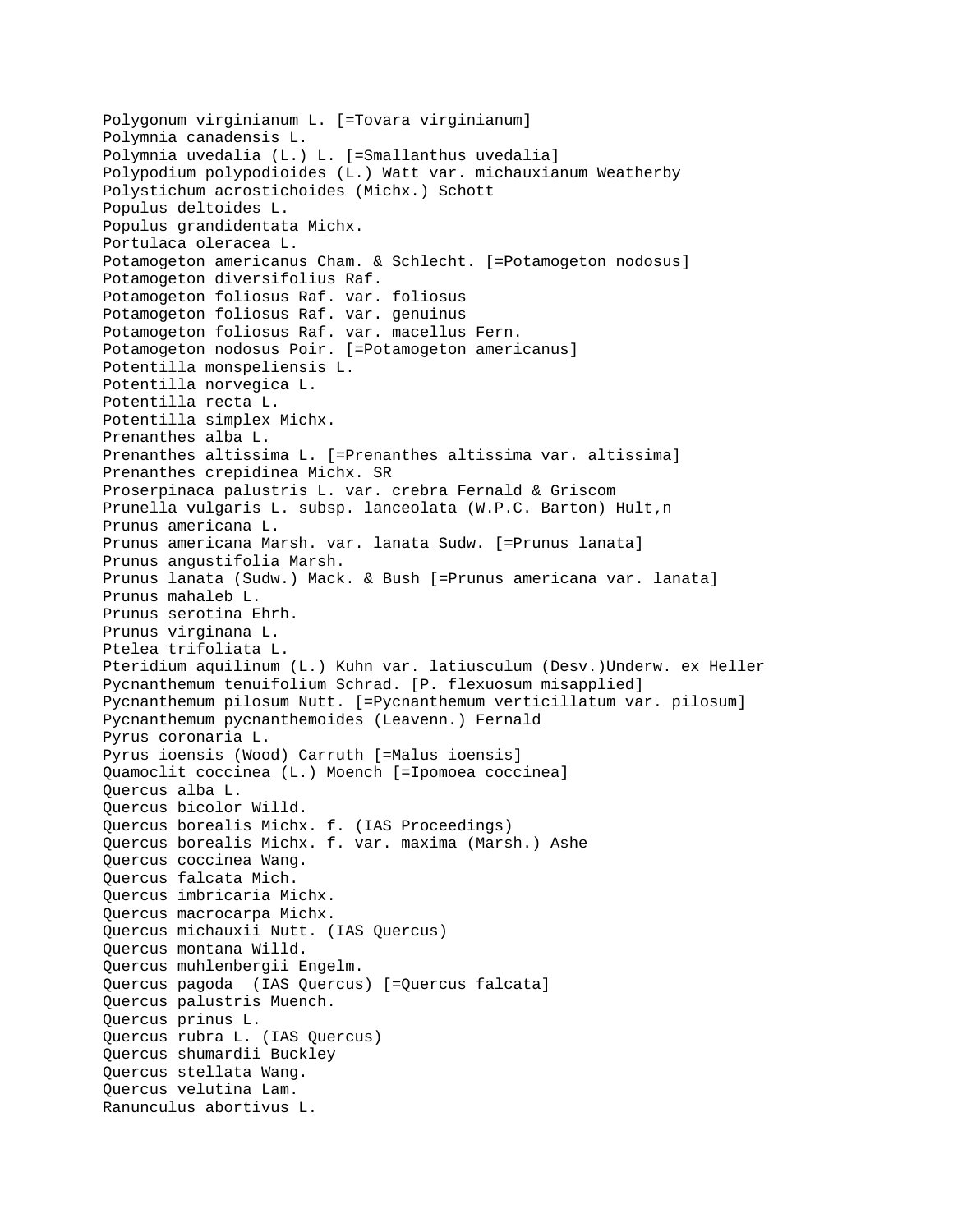Ranunculus ambigens S. Watson Ranunculus hispidus Michx. Ranunculus laxicaulis (Torr. & Gray) Darby SE [=Ranunculus oblongifolius] Ranunculus micranthus Nutt. ex Torr.& A.Gr Ranunculus oblongifolius L. [=Ranunculus laxicaulis] Ranunculus pusillus Poir. var. pusillus SE Ranunculus recurvatus Poir. Ranunculus sardous Crantz Ranunculus septentrionalis Poir. Raphanus raphanistrum L. Ratibida pinnata (Vent.) Barnh. Rhamnus lanceolata Pursh. Rhexia mariana L. var. mariana SE [=Rhexia mariana] Rhexia virginica L. Rhus aromatica Ait. Rhus copallina L. Rhus glabra L. Rhus radicans L. [=Toxicodendron radicans] [=Toxicodendron radicans subsp. radicans] [=Rhus littoralis] Rhus typhina L. Rhynchospora glomerata (L.) Vahl. var. minor Britt. Ribes cynosbati L. [=Grossularia cynosbati] Ribes missouriense Nutt. ex Torr. & Gray [=Grossularia missouriensis] Robinia hispida L. (IAS Proceedings) Robinia pseudoacacia L. Rorippa islandica (Oeder) Borbas. var. microcarpa (regel) Fern. Rorippa palustris (L.) Besser subsp. glabra (O.E. Schulz) R. Stuckey var. glabrata (Lunell) R. Stuckey Rorippa palustris (L.) Besser subsp. hispida (Desv.) Jonsell Rorippa sylvestris L. Rosa blanda Ait. Rosa carolina L. var. carolina [=Rosa carolina] Rosa eglanteria L. [=Rosa rubignosa] Rosa micrantha Borrer. ex Sm. Rosa palustris L. Rosa rubignosa L. [=Rosa eglanteria] Rosa setigera Michx. [=Rosa setigera var. setigera] Rosa setigera Michx. var. tomentosa Torr. & Gray Rotala ramosior (L.) Koehne var. interior Fern. & Grisc. Rubus allegheniensis Porter Rubus argutus Link. Rubus flagellaris Willd. Rubus frondosus Bigel. Rubus hispidus L. Rubus occidentalis L. Rubus occidentalis L. f. pallidus (IAS Proceedings) Rubus phoenicolasius Maxim. Rudbeckia fulgida Aiton var. umbrosa (C.L. Boynt & Beadle) Cronq. SE [=Rudbeckia umbrosa] Rudbeckia hirta L. [=Rudbeckia hirta var. hirta] Rudbeckia laciniata L. [=Rudbeckia laciniata var. laciniata] Rudbeckia triloba L. [=Rudbeckia triloba var. triloba] Rudbeckia triloba L. var. triloba [=Rudbeckia triloba] Rudbeckia umbrosa SE [=Rudbeckia fulgida var. umbrosa] Ruellia caroliniensis (J.F.Gmel.) Steud. [=Ruellia caroliniensis subsp. caroliniensis var. caroliniensis]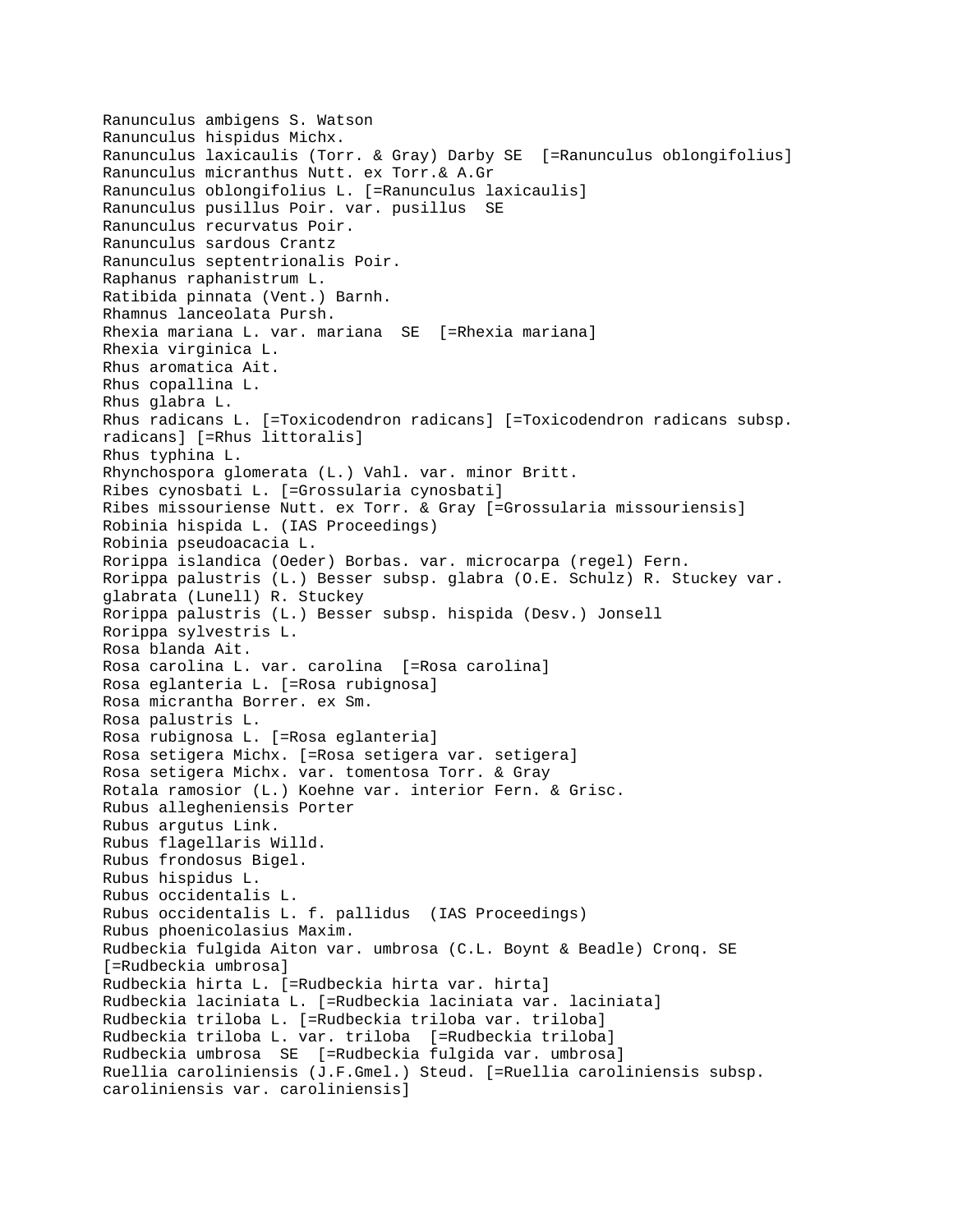Ruellia caroliniensis (J.F.Gmel.) Steud. var. cheloniformis Fern. (IAS Proceedings) Ruellia strepens L. Rumex acetosella L. Rumex crispus L. Rumex obtusifolius L. Rumex triangulivalvis (Danser) Rech. f. Sabatia angularis (L.) Pursh Sagittaria australis (J.G.Sm.) Small SR Sagittaria brevirostra Mackenzie & Bush Sagittaria graminea Michx. [=Sagittaria graminea var. graminea] Sagittaria latifolia Willd. var. obtusa (Muhl. ex Willd.) Wieg. Sagittaria rigida Pursh Salix alba L. Salix caroliniana Michx. Salix cordata Michx. ST Salix discolor Muhl. Salix discolor Muhl. var. latifolia Ancers. Salix fragilis L. Salix humilis Marsh Salix interior Rowlee Salix interior Rowlee var. wheeleri Rowlee Salix nigra Marsh. Salix pedicellaris Pursh. var. hypoglauca Fern. Salix sericea Marsh. Salvia lyrata L. Salvia reflexa Hornem. Sambucus canadensis L. Samolus parviflorus Raf. [=Samolus valerandii subsp. parviflorus] Sanguinaria canadensis L. Sanicula canadensis L. var. canadensis [=Sanicula canadensis] Sanicula gregaria Bickn. [=Sanicula odorata] Sanicula trifoliata E.P. Bicknell Saponaria officinalis L. Sassafras albidum Nutt. Sassafras albidum Nutt. var. molle (Raf.) Fern. Saururus cernuus L. Scirpus americanus Pers. Scirpus atrovirens Willd. Scirpus atrovirens Willd. var. georgianus (Harper) Fern. Scirpus cyperinus (L.) Kunth. Scirpus lineatus Michx. Scirpus pedicellatus Fernald Scirpus polyphyllus Vahl. Scirpus purshianus Fern. SE Scirpus validus Vahl. Scrophularia marilandica L. Scutellaria elliptica Muhl. [=Scutellaria elliptica var. elliptica] Scutellaria incana Biehler Scutellaria lateriflora L. [=Scutellaria lateriflora var. lateriflora] Scutellaria nervosa Pursh. Scutellaria ovalifolia Pers. [=Scutellaria elliptica var. hirsuta] Scutellaria ovata Hill Sedum ternatum Michx. Selaginella apoda (L.) Fern. SE Senecio aureus L. var. interursus Fern. Senecio glabellus Poir. [=Packera glabella]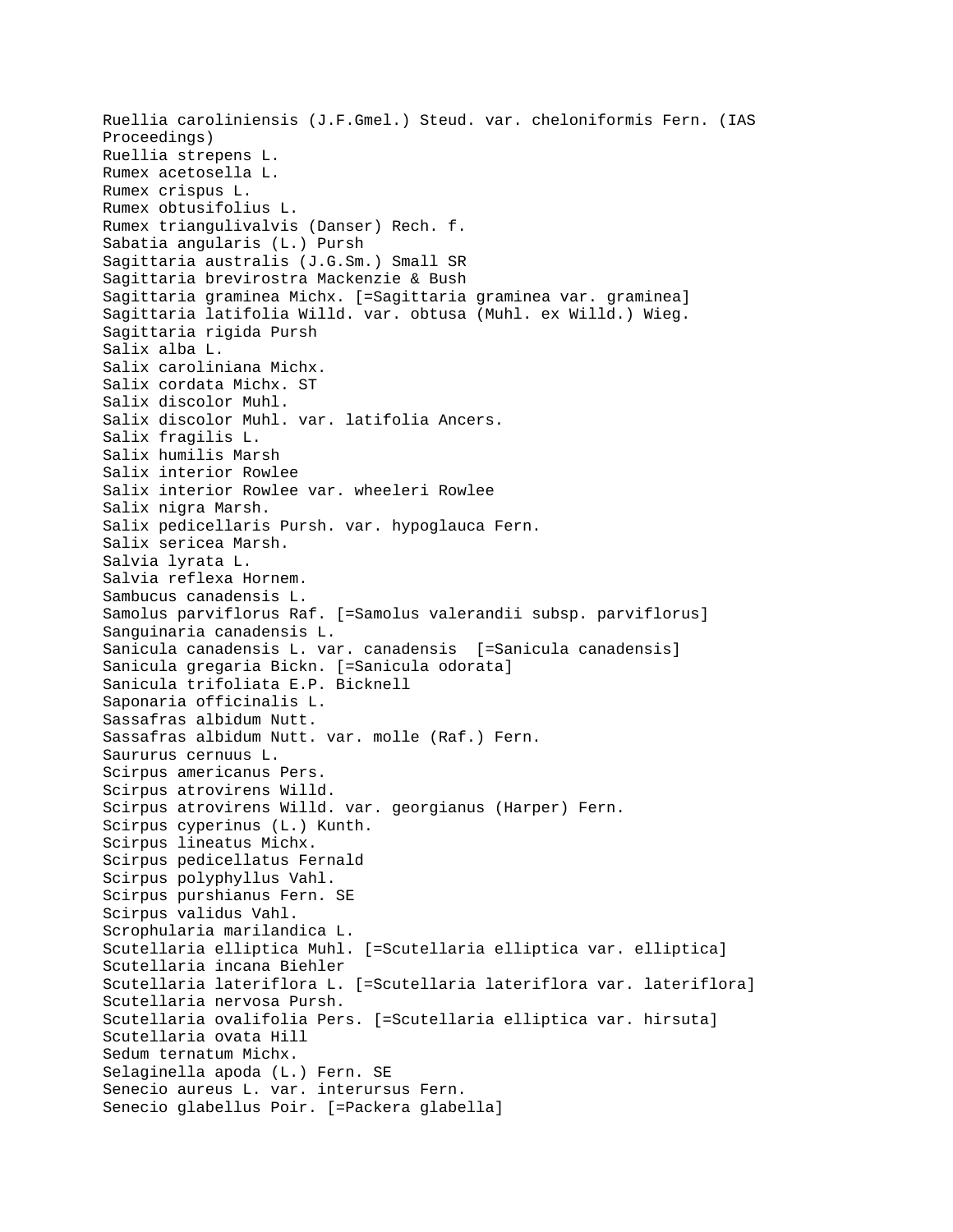```
Senecio obovatus Muhl. [=Packera obovata]
Setaria faberi Herrm. (IAS Proceedings)
Setaria italica Beauv.
Setaria lutescens Weigel
Setaria viridis Beauv.
Sibara virginica (L.) Rollins [IAS Thomas & Maxwell 2009]
Sicyos angulatus L.
Sida hermaphrodita (L.) Rusby SE
Sida spinosa L.
Silene antirrhina L.
Silene noctiflora L.
Silene stellata (L.) W.T. Aiton
Silene stellata (L.) W.T. Aiton var. scabrella (Nieuwl.) Palmer & Steyerm
Silene virginica L.
Silphium perfoliatum L. [=Silphium perfoliatum var. perfoliatum]
Silphium trifoliatum L. [=Silphium trifoliatum var. trifoliatum]
Sisymbrium officinale (L.) Scop.
Sisymbrium officinale (L.) Scop. var. leiocarpum DC.
Sisyrinchium albidum Raf.
Sisyrinchium angustifolium Mill. [=Sisyrinchium graminoides]
Sisyrinchium graminoides Bicknell [=Sisyrinchium angustifolium]
Smilacina racemosa L. [=Maianthemum racemosum]
Smilacina racemosa L. var. typica (IAS Proceedings)
Smilax glauca Walter var. genuine Blake
Smilax glauca Walter var. glauca [=Smilax glauca]
Smilax herbacea L. [=Smilax herbacea var. herbacea]
Smilax herbacea L. var. herbacea (IAS Proceedings) [=Smilax herbacea]
Smilax herbacea L. var. lasioneuron (Small)Rydb. [=Smilax lasioneuron]
Smilax herbacea L. var. pulverulenta (Michx.)Gray [=Smilax pulverulenta]
Smilax hispida Muhl.
Smilax pulverulenta Michx. [=Smilax herbacea var. pulverulenta]
Smilax rotundifolia L.
Solanum carolinense L. [=Solanum carolinense var. carolinense]
Solanum dulcamara L. [=Solanum dulcamara subsp. dulcamara]
Solanum nigrum auct. non L.
Solanum rostratum Dunal
Solidago altissima L. [=Solidago canadensis var. scabra]
Solidago bicolor L.
Solidago caesia L. [=Solidago caesia var. caesia]
Solidago caesia L. f. axillaris (IAS Proceedings)
Solidago canadensis L. var. gilvocanescens Rydb.
Solidago flexicaulis L. [=Solidago latifolia]
Solidago gigantea Aiton
Solidago gigantea Aiton var. leiophylla 
Solidago graminifolia L. var. media (Greene) Harris
Solidago graminifolia L. var. nuttallii (Greene) N.
Solidago juncea Ait. [=Solidago juncea var. juncea]
Solidago latifolia L. [=Solidago flexicaulis]
Solidago media (Greene) Bush [=Euthamia gymnospermoides]
Solidago nemoralis Aiton [=Solidago nemoralis var. nemoralis]
Solidago remota (Greene) Friesner
Solidago rugosa Mill. [=Solidago rugosa subsp. rugosa var. rugosa]
Solidago sphacelata Raf.
Solidago ulmifolia Muhl. [=Solidago ulmifolia var. ulmifolia]
Sonchus asper (L.) Hill [=Sonchus asper subsp. asper]
Sorghum halepense L.
Specularia perfoliata L. [=Triodanis perfoliata]
```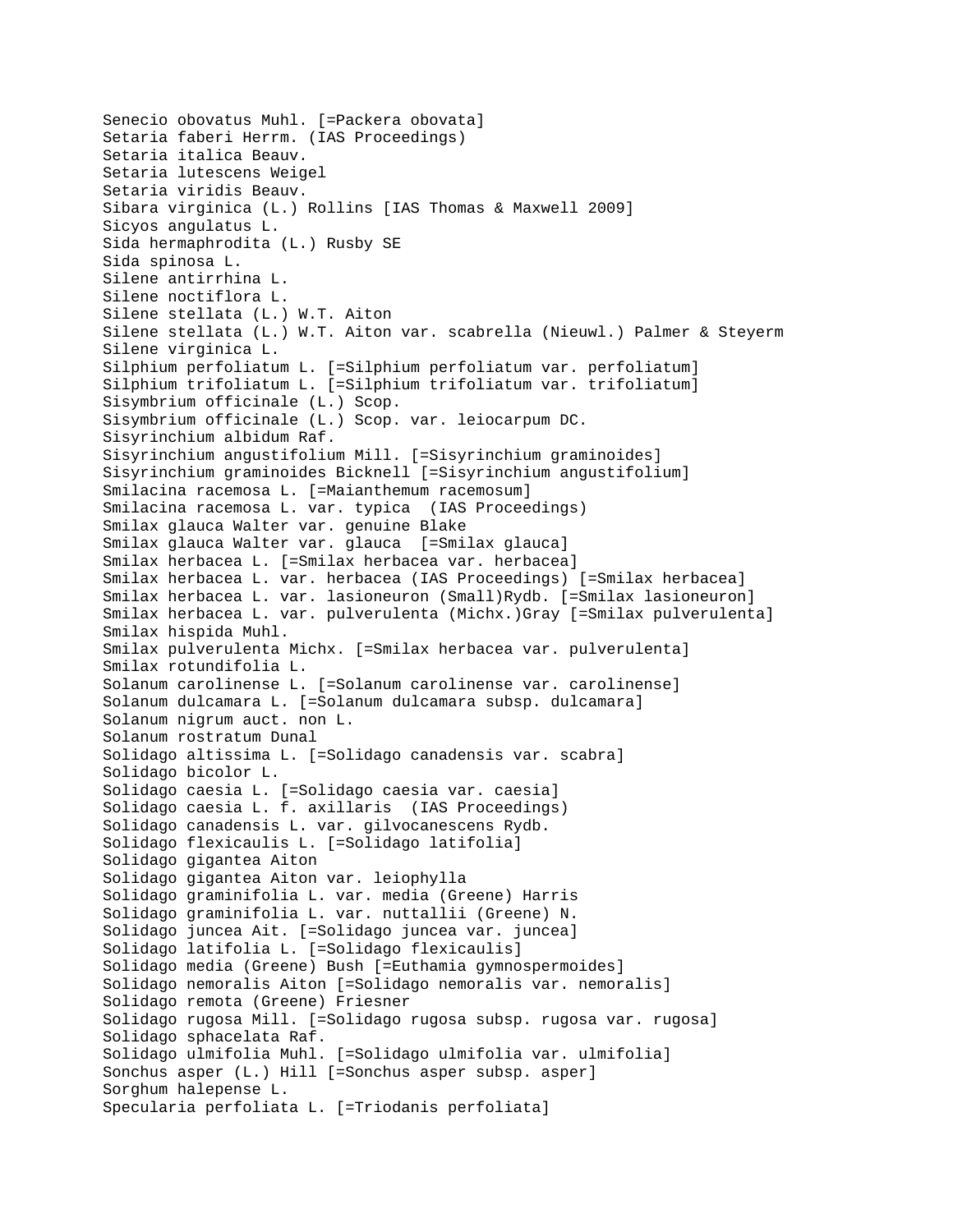```
Spermacoce glabra Michx.
Sphenopholis intermedia (Rydb.) Rydb.
Sphenopholis nitida (Biehler) Scribn.
Spiraea alba Duroi.
Spiraea tomentosa L.
Spiranthes cernua (L.) Rich.
Spiranthes gracilis Bigel. [=Spiranthes lacera var. gracilis]
Spiranthes grayi Ames [=Spiranthes tuberosa]
Spiranthes lucida (H.H. Eaton) Ames SR 
Spirodela polyrhiza (L.) Schleid.
Sporobolus clandestinus (Biehler) Hitchc.
Sporobolus neglectus Nash
Sporobolus vaginiflorus Torr.
Stachys hispida Pursh. [=Stachys tenuifolia] [=Stachys tenuifolia var. 
tenuifolia]
Stachys riddellii House [=Stachys nuttalli]
Stachys tenuifolia Willd. var. tenuifolia [=Stachys tenuifolia] [=Stachys 
hispida]
Staphylea trifolia L.
Stellaria graminea L.
Stellaria longifolia Muhl.
Stellaria media L.
Stellaria pubera Michx.
Stellaria pubera Michx. var. silvatica [=Stellaria corei]
Strophostyles helvola (L.) Elliot
Strophostyles leiosperma (Torr. & A. Gray) Piper ST
Strophostyles umbellata (Muhl. ex Willd.) Britton
Stylophorum diphyllum (Michx.) Nutt.
Sullivantia ohionis T. & G.
Sullivantia sullivantii T. & G. ST 
Swertia caroliniensis (Walt.) Kuntze [=Frasera caroliniensis]
Symphoricarpos orbiculatus Moench.
Synandra hispidula (Michx.) Baill.
Taenidia integerrima (L.) Drude
Tanacetum vulgare L.
Taraxacum officinale Weber.
Taraxacum officinale Weber. var. laevigatum Bouv.
Taraxacum palustre (Lyons) Symons var. vulgare (Lam.) Fern.
Tephrosia virginiana (L.) Pers. var. holosericea (Nutt.) T. & G.
Teucrium canadense L. [=Teucrium canadense var. canadense]
Teucrium canadense L. var. virginicum (L.) Eaton
Thalictrum dioicum L.
Thalictrum perelegans Greene [=Thalictrum pubescens] [=Thalictrum polygamum]
Thalictrum polygamum Mahl. [=Thalictrum pubescens] [=Thalictrum perelegans]
Thalictrum pubescens Pursh ST [=Thalictrum polygamum] [=Thalictrum perelegans]
Thalictrum revolutum DC.
Thaspium barbinode (Michx.) Nutt.
Thaspium trifoliatum (L.) A. Gray var. flavum Blake
Thelypteris noveboracensis (L.) Nieuwl. [=Dryopteris noveboracensis]
Thelypteris palustris Schott var. pubescens [=Dryopteris thelypteris var. 
pubescens]
Thlaspi arvense L.
Thlaspi perfoliatum L.
Tilia americana L.
Tilia heterophylla Vent.
Tipularia discolor (Pursh) Nutt.
Torilis arvensis (Huds.) Link (IAS Maxwell & Thomas)
```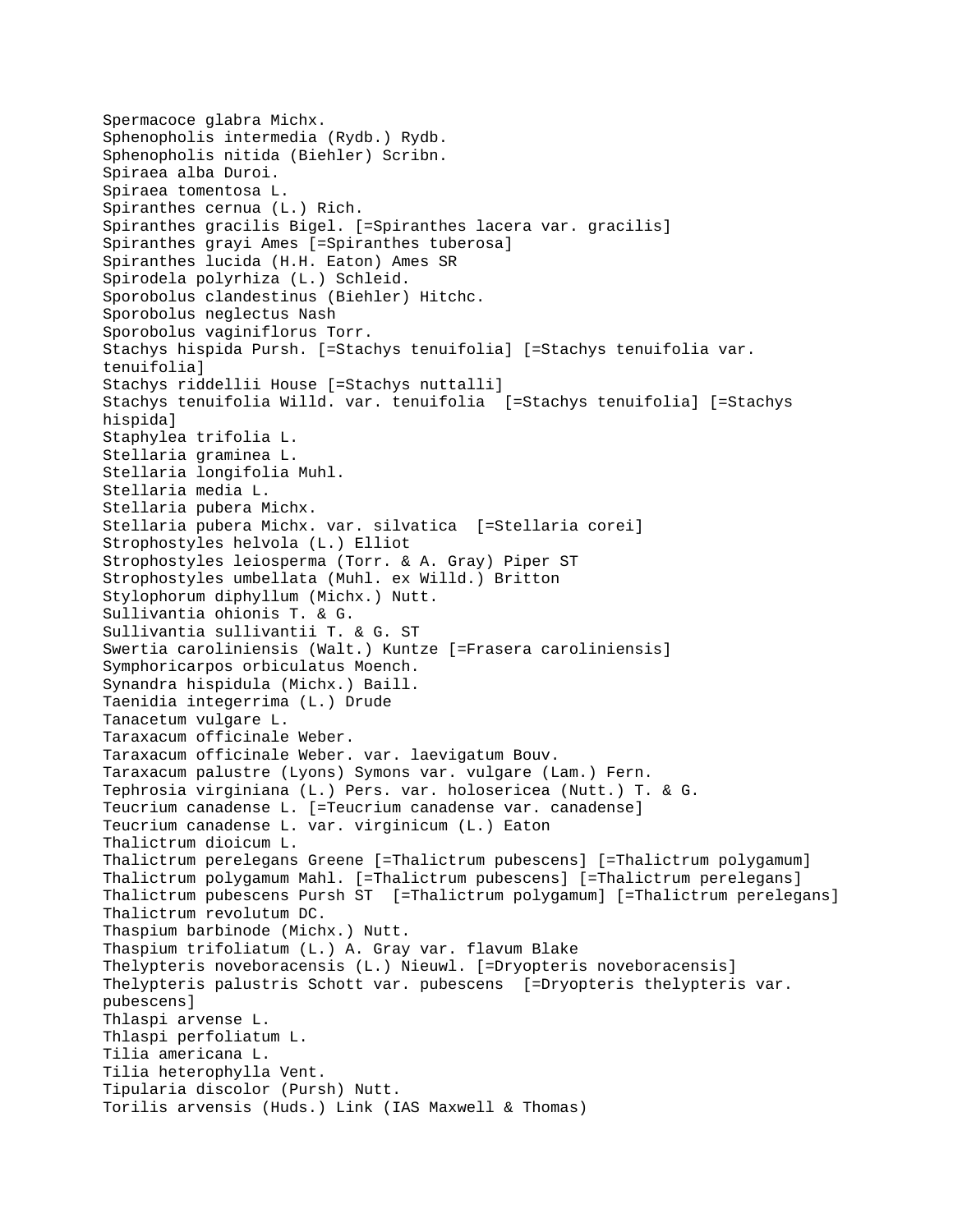Torilis japonica (Houtt.) DC. Toxicodendron radicans (L.) Kuntze [=Rhus radicans] [=Toxicodendron radicans subsp. radicans] Tradescantia subaspera Ker Gawl. var. subaspera [=Tradescantia subaspera] Tradescantia subaspera Ker Gawl. var. typical Anderson & Woodson Tradescantia virginiana L. Tragia cordata Michx. SR Tragopogon major Scop. [=Tragopogon dubius] Tragopogon porrifolius L. Tragopogon pratensis L. Tragopogon procumbens L. Triadenum tubulosum (Walter) Gl. [IAS Thomas & Maxwell 2009] Trifolium campestre Schreb. [=Trifolium procumbens] Trifolium pratense L. Trifolium repens L. Trifolium stoloniferum Much. SE+ Trillium flexipes Raf. [=Trillium gleasoni] [=Trillium gleasoni f. walpolei] Trillium gleasoni Fern. [=Trillium flexipes] [=Trillium gleasoni f. walpolei] Trillium gleasoni Fern. f. walpolei (Farw.) [=Trillium gleasoni] [=Trillium flexipes] Trillium recurvatum Beck. Trillium sessile L. Triodia flava (L.) Smyth. Triosteum angustifolium L. Triosteum perfoliatum L. Triosteum perfoliatum L. var. aurantiacum (Bickn.) Wieg. [=Triosteum aurantiacum var. aurantiacum] Triphora trianthophora (Sw.) Rydb. Tsuga canadensis L. Typha angustifolia L. Typha latifolia L. Ulmus americana L. Ulmus fulva Michx. Ulmus racemosa Thomas [=Ulmus thomasii] Ulmus thomasii Sarg. [=Ulmus racemosa] Uniola latifolia Michx. Urtica dioica L. [=Urtica dioica subsp. dioica] Urtica procera Muhl. [=Urtica dioica subsp. procera] Uvularia grandiflora Sm. Uvularia sessilifolia L. Vaccinium pallidum Ait. Vaccinium stamineum L. Vaccinium vacillans Torr. Valeriana pauciflora Michx. Valerianella chenopodifolia (Pursh) DC. SE (IAS Maxwell & Thomas) Valerianella locusta (L.) Betcke [=Valerianella olitoria] Veratrum woodii J.W. Robbins WL [=Melanthium woodii] Verbascum blattaria L. Verbascum thapsus L. Verbena bracteata Lag. & Rodr. Verbena canadensis [=Glandularia canadensis] Verbena hastata L. [=Verbena hastata var. hastata] Verbena simplex Lehm. Verbena stricta Vent. Verbena urticifolia L. [=Verbena urticifolia var. urticifolia] Verbena urticifolia L. var. leiocarpa L.M. Perry & Fernald Verbesina alternifolia (L.) Britt ex Kearney [=Actinomeris alternifolia]